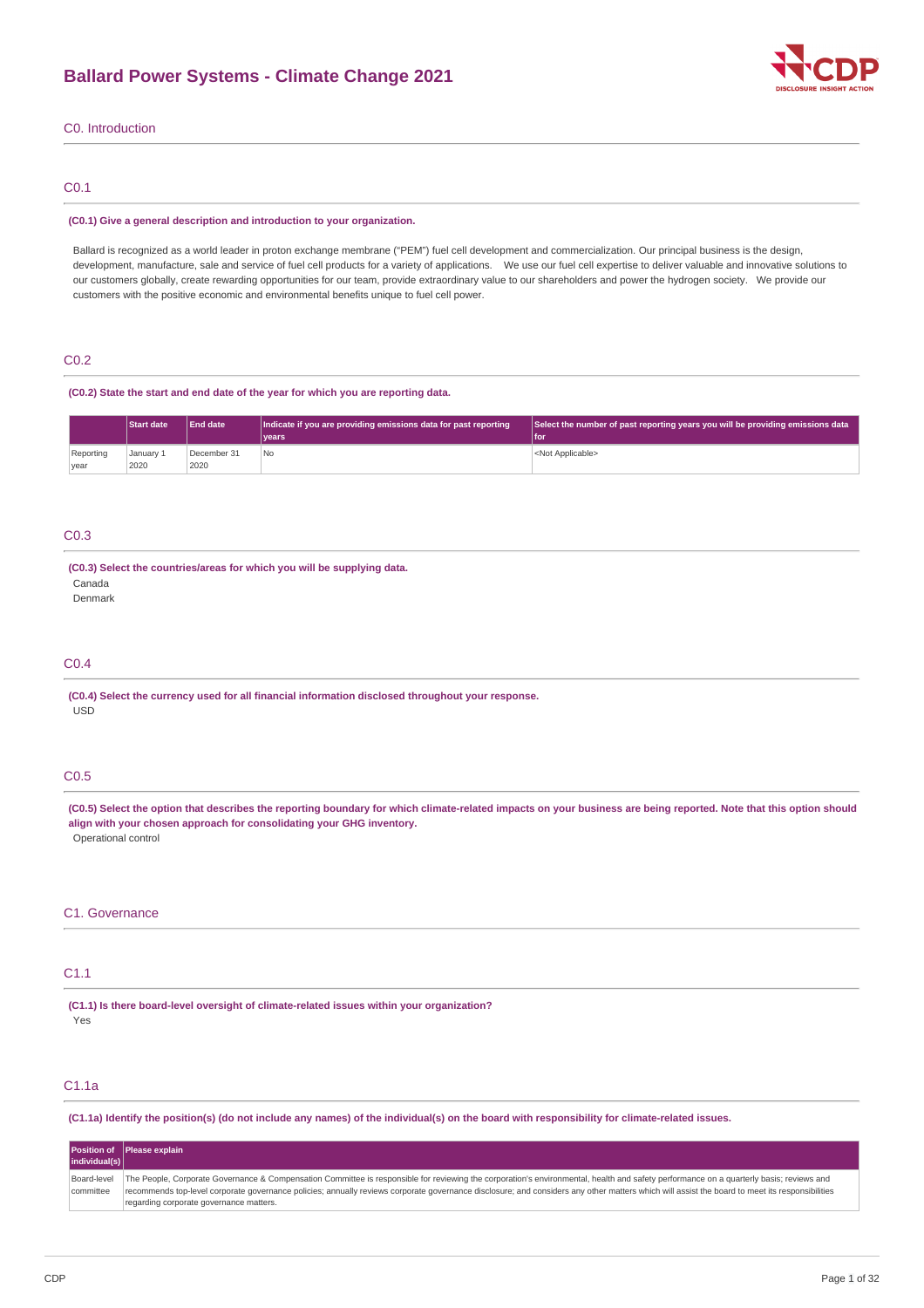#### **(C1.1b) Provide further details on the board's oversight of climate-related issues.**

| <b>Frequency with which climate-</b> | Governance mechanisms into                                                                                                                                                                                                                                     | Scope of               | Please explain                                                                                                                                                                                                                                                                                        |
|--------------------------------------|----------------------------------------------------------------------------------------------------------------------------------------------------------------------------------------------------------------------------------------------------------------|------------------------|-------------------------------------------------------------------------------------------------------------------------------------------------------------------------------------------------------------------------------------------------------------------------------------------------------|
| related issues are a scheduled       | which climate-related issues                                                                                                                                                                                                                                   | board-level            |                                                                                                                                                                                                                                                                                                       |
| agenda item                          | are integrated                                                                                                                                                                                                                                                 | oversight              |                                                                                                                                                                                                                                                                                                       |
| Scheduled - some meetings            | Reviewing and quiding strategy<br>Reviewing and quiding major<br>plans of action<br>Reviewing and guiding risk<br>management policies<br>Reviewing and quiding business<br>plans<br>Overseeing major capital<br>expenditures, acquisitions and<br>divestitures | $<$ Not<br>Applicable> | The board reviews a report from management regarding strategic risks and opportunities, including climate-related<br>risks/opportunities on an annual basis. Government action related to climate change, such as clean energy subsidies and<br>emissions targets, are reported on a quarterly basis. |

# C1.2

#### **(C1.2) Provide the highest management-level position(s) or committee(s) with responsibility for climate-related issues.**

| Name of the position(s) and/or<br>committee(s) |                                 | Reporting line Responsibility                                          | Coverage of<br>responsibility | Frequency of reporting to the board on climate-related<br>lissues |
|------------------------------------------------|---------------------------------|------------------------------------------------------------------------|-------------------------------|-------------------------------------------------------------------|
| Chief Executive Officer (CEO)                  | $<$ Not<br>Applicable>          | Managing climate-related risks and opportunities                       | <not applicable=""></not>     | Quarterly                                                         |
| Sustainability committee                       | $<$ Not<br>Applicable>          | Both assessing and managing climate-related risks and<br>opportunities | <not applicable=""></not>     | More frequently than quarterly                                    |
| Environmental, Health, and Safety<br>manager   | <not<br>Applicable&gt;</not<br> | Both assessing and managing climate-related risks and<br>opportunities | <not applicable=""></not>     | Quarterly                                                         |

# C1.2a

(C1.2a) Describe where in the organizational structure this/these position(s) and/or committees lie, what their associated responsibilities are, and how climate**related issues are monitored (do not include the names of individuals).**

CEO reports directly to the board

Sustainability Committee - We have a passionate cross-functional team of 30+ members from all levels within the organization, from vice presidents to front line employees. The committee is focused activities on main contributors to our GHG emission at BPS (Burnaby campus) and BPSE (Hobro).

They are responsible for:

- 1. Evaluating our current environmental impact as an organization and for our products
- 2. Developing the plan and strategy with targets to reduce year after year our impact print towards a "carbon neutrality" ultimate goal
- 3. Reporting progress on regular basis to the executive team
- 4. Defining long term objectives and short term actions with associated budget to be included in our AOP every year
- 5. Communicating internally and externally on our sustainability efforts and get buy-in from the entire organization

Environmental, Health and Safety Manager reports directly to the SVP of Operations, which reports to directly to the CEO.

# C1.3

### (C1.3) Do you provide incentives for the management of climate-related issues, including the attainment of targets?

|       | Provide incentives for the management of climate-related issues |  |
|-------|-----------------------------------------------------------------|--|
| Row 1 | No, and we do not plan to introduce them in the next two years  |  |

#### C2. Risks and opportunities

# C2.1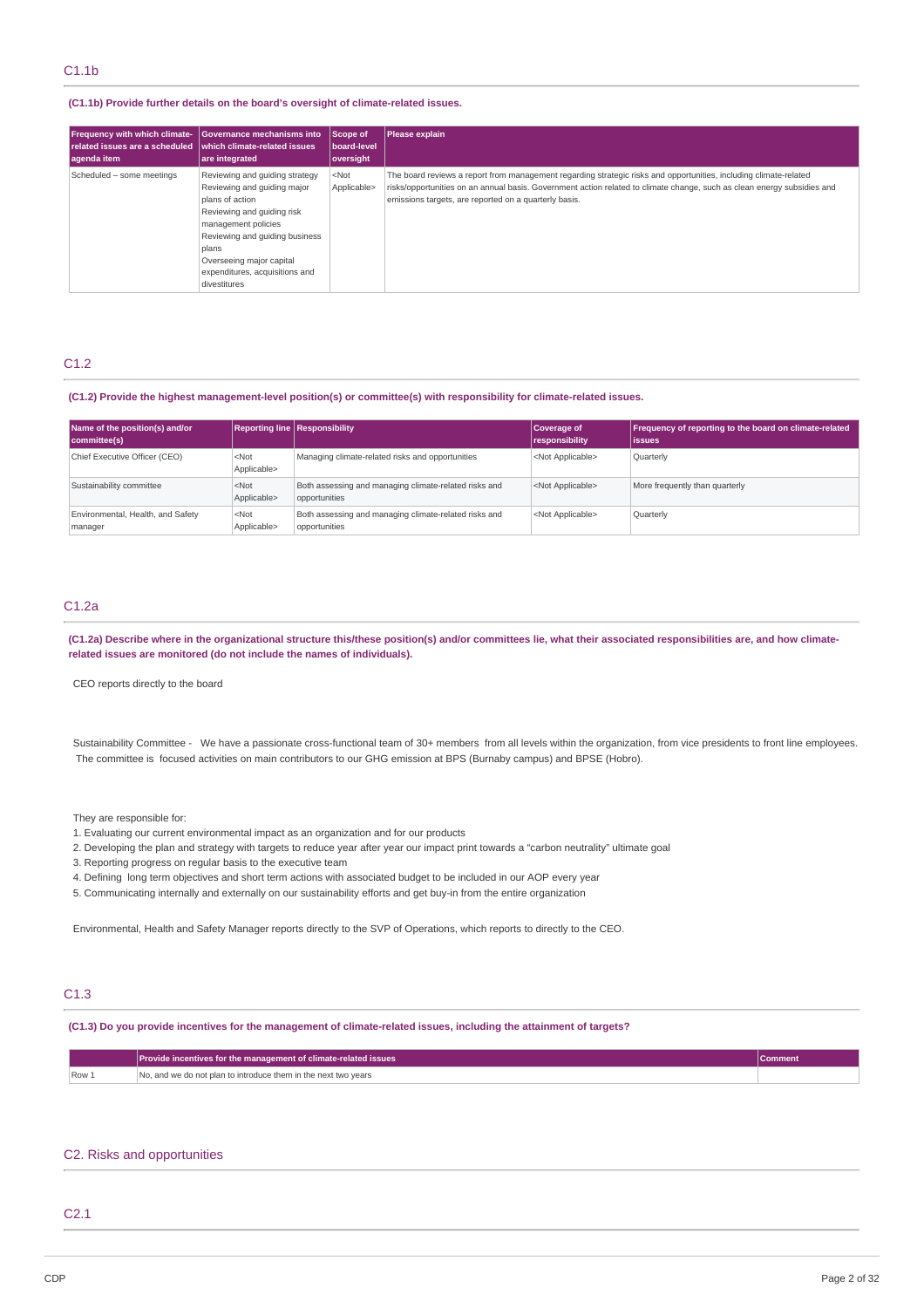# C2.1a

#### **(C2.1a) How does your organization define short-, medium- and long-term time horizons?**

|             | From (years) | To (years) | <b>Comment</b> |
|-------------|--------------|------------|----------------|
| Short-term  |              |            |                |
| Medium-term |              |            |                |
| Long-term   |              | 10         |                |

# C2.1b

**(C2.1b) How does your organization define substantive financial or strategic impact on your business?**

## C2.2

**(C2.2) Describe your process(es) for identifying, assessing and responding to climate-related risks and opportunities.**

**Value chain stage(s) covered** Direct operations

### **Risk management process**

Integrated into multi-disciplinary company-wide risk management process

**Frequency of assessment** More than once a year

**Time horizon(s) covered**

Short-term

#### **Description of process**

Cross-organizational senior leadership teams are responsible for key risk identification and mitigation in respect of our annual operating plans. The teams meet regularly to reprioritize and reallocate resources as needed based on the current situational analysis and risk management practices embedded into our operating procedures and policies.

### **Value chain stage(s) covered**

Upstream

### **Risk management process**

Integrated into multi-disciplinary company-wide risk management process

**Frequency of assessment**

Annually

#### **Time horizon(s) covered** Short-term

#### **Description of process**

We perform a customer level risk assessment and sensitivity analysis during the annual operating plan process. This risk assessment focuses on the potential economic impacts to the plan in the event of potential customer issues or a customer failure as well as the more general potential economic impacts to the overall operating plan.

# **Value chain stage(s) covered**

Direct operations Upstream Downstream

#### **Risk management process**

Integrated into multi-disciplinary company-wide risk management process

**Frequency of assessment** Annually

# **Time horizon(s) covered** Short-term

Medium-term

# **Description of process**

Key strategic risks and mitigations are assessed and reviewed annually with the board.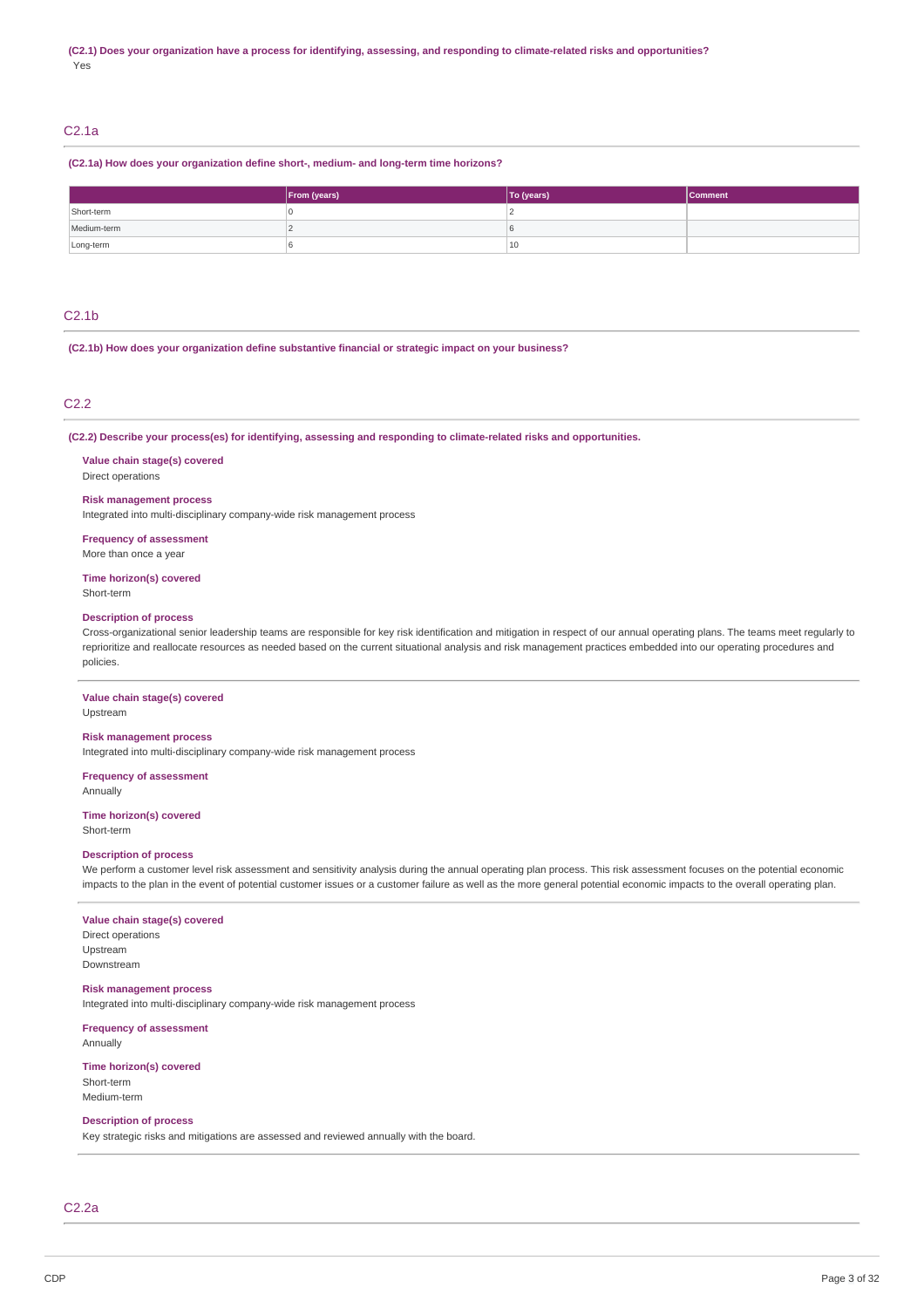#### **(C2.2a) Which risk types are considered in your organization's climate-related risk assessments?**

|                        | æ.<br>inclusion                             | Relevance   Please explain                                                                                                                                                                                                                                                                                                                                                                                                                                                                                                                                                                                                                                                                                                                                                                                                                                                                                                       |
|------------------------|---------------------------------------------|----------------------------------------------------------------------------------------------------------------------------------------------------------------------------------------------------------------------------------------------------------------------------------------------------------------------------------------------------------------------------------------------------------------------------------------------------------------------------------------------------------------------------------------------------------------------------------------------------------------------------------------------------------------------------------------------------------------------------------------------------------------------------------------------------------------------------------------------------------------------------------------------------------------------------------|
| Current<br>regulation  | Relevant,<br>always<br>included             | Requlations that support transitioning to a lower-carbon economy creates opportunities for us and may increase demand for zero-emission products like those that we produce. For<br>example, the Regulation (EU) 2019/1242 setting CO2 emission standards for heavy-duty vehicles includes a mechanism to incentivize the uptake of zero- and low-emission vehicles,<br>which benefits sales of our products for heavy-duty vehicle applications.                                                                                                                                                                                                                                                                                                                                                                                                                                                                                |
| Emerging<br>regulation | Relevant.<br>always<br>included             | Changes in existing government regulations and the emergence of new regulations with respect to fuel cell products may hurt the market for our products and services. Environmental<br>laws and requlations have driven interest in fuel cells. We cannot quarantee that these laws and policies, including subsidies or incentives associated with the adoption of clean energy<br>products, will not change. Changes in these laws and other laws and policies, or the failure of these laws and policies to become more widespread, could result in manufacturers<br>abandoning their interest in fuel cell products or favoring alternative technologies. In addition, as fuel cell products are introduced into our target markets, governments may impose<br>burdensome requirements and restrictions on the use of fuel cell products that could reduce or eliminate demand for some or all of our products and services. |
| Technology Relevant,   | always<br>included                          | As fuel cell products have the potential to replace existing power products, competition for our products will come from current power technologies, from improvements to current power<br>technologies, and from new alternative energy technologies, including other types of fuel cells and advanced batteries.                                                                                                                                                                                                                                                                                                                                                                                                                                                                                                                                                                                                               |
| Legal                  | Not<br>relevant,<br>explanation<br>provided | Zero-emission products like those that we produce support transitioning to a lower-carbon economy. Our business is not likely to be subject to climate-related litigation claims.                                                                                                                                                                                                                                                                                                                                                                                                                                                                                                                                                                                                                                                                                                                                                |
| Market                 | Relevant.<br>always<br>included             | Requlations that support transitioning to a lower-carbon economy creates opportunities for us and may increase demand for zero-emission products like those that we produce.<br>Environmental laws and regulations have driven interest in fuel cells. We cannot quarantee that these laws and policies, including subsidies or incentives associated with the adoption of<br>clean energy products, will not change. Changes in these laws and other laws and policies, or the failure of these laws and policies to become more widespread, could result in<br>manufacturers abandoning their interest in fuel cell products or favoring alternative technologies.                                                                                                                                                                                                                                                             |
| Reputation             | Relevant,<br>always<br>included             | Ballard has a strong commitment to the environment, as our mission is to deliver fuel cell power for a sustainable planet. Environmental laws and regulations have driven interest in fuel<br>cells. We cannot guarantee that these laws and policies, including subsidies or incentives associated with the adoption of clean energy products, will not change. Changes in these laws<br>and other laws and policies, or the failure of these laws and policies to become more widespread, could result in manufacturers abandoning their interest in fuel cell products or favoring<br>alternative technologies. In addition, as fuel cell products are introduced into our target markets, governments may impose burdensome requirements and restrictions on the use of fuel cell<br>products that could reduce or eliminate demand for some or all of our products and services.                                            |
| Acute<br>physical      | Relevant,<br>always<br>included             | Our business interruption risk is exacerbated by an increasing number of extreme weather events related to climate change. Extreme weather events such as floods and fires caused or<br>exacerbated by climate change could impair our ability to carry on business. For example, extreme weather events could cause catastrophic destruction to some of our or our supplier's<br>and/or customer's facilities, which could in turn disrupt our production and/or prevent us from supplying products to our customers.                                                                                                                                                                                                                                                                                                                                                                                                           |
| Chronic<br>physical    | Relevant,<br>always<br>included             | Transitioning to a lower-carbon economy creates opportunities for us and may increase demand for zero-emission products like those that we produce. However, we may also become<br>subject to potential negative impacts of new environmental regulations, laws, and policies that could result in increased costs of carrying on our business. Our financial condition may be<br>negatively impacted by costs associated with changes in environmental laws and regulations and regulatory enforcement.                                                                                                                                                                                                                                                                                                                                                                                                                         |

# C2.3

(C2.3) Have you identified any inherent climate-related risks with the potential to have a substantive financial or strategic impact on your business? Yes

# C2.3a

(C2.3a) Provide details of risks identified with the potential to have a substantive financial or strategic impact on your business.

### **Identifier**

Risk 1

**Where in the value chain does the risk driver occur?** Upstream

**Risk type & Primary climate-related risk driver**

| Market<br>$\sim$<br>2000<br>t raw materials<br>Increa<br>1.1.7. |  |
|-----------------------------------------------------------------|--|
|-----------------------------------------------------------------|--|

#### **Primary potential financial impact**

Increased direct costs

**Climate risk type mapped to traditional financial services industry risk classification** <Not Applicable>

### **Company-specific description**

Commodity price fluctuations are beyond our control and may have a material adverse effect on our business, operating results, financial condition and profitability. Commodity prices, in particular the price of platinum and palladium, affect our costs. Platinum and palladium are key components of our fuel cell products. Platinum and palladium are scarce natural resources and we are dependent upon a sufficient supply of these commodities. While we do not anticipate significant near or long-term shortages in the supply of platinum or palladium, such shortages could adversely affect our ability to produce commercially viable fuel cell products or significantly raise our cost of producing such products.

**Time horizon**

Medium-term

**Likelihood** Unlikely

**Magnitude of impact** Medium

**Are you able to provide a potential financial impact figure?** No, we do not have this figure

**Potential financial impact figure (currency)** <Not Applicable>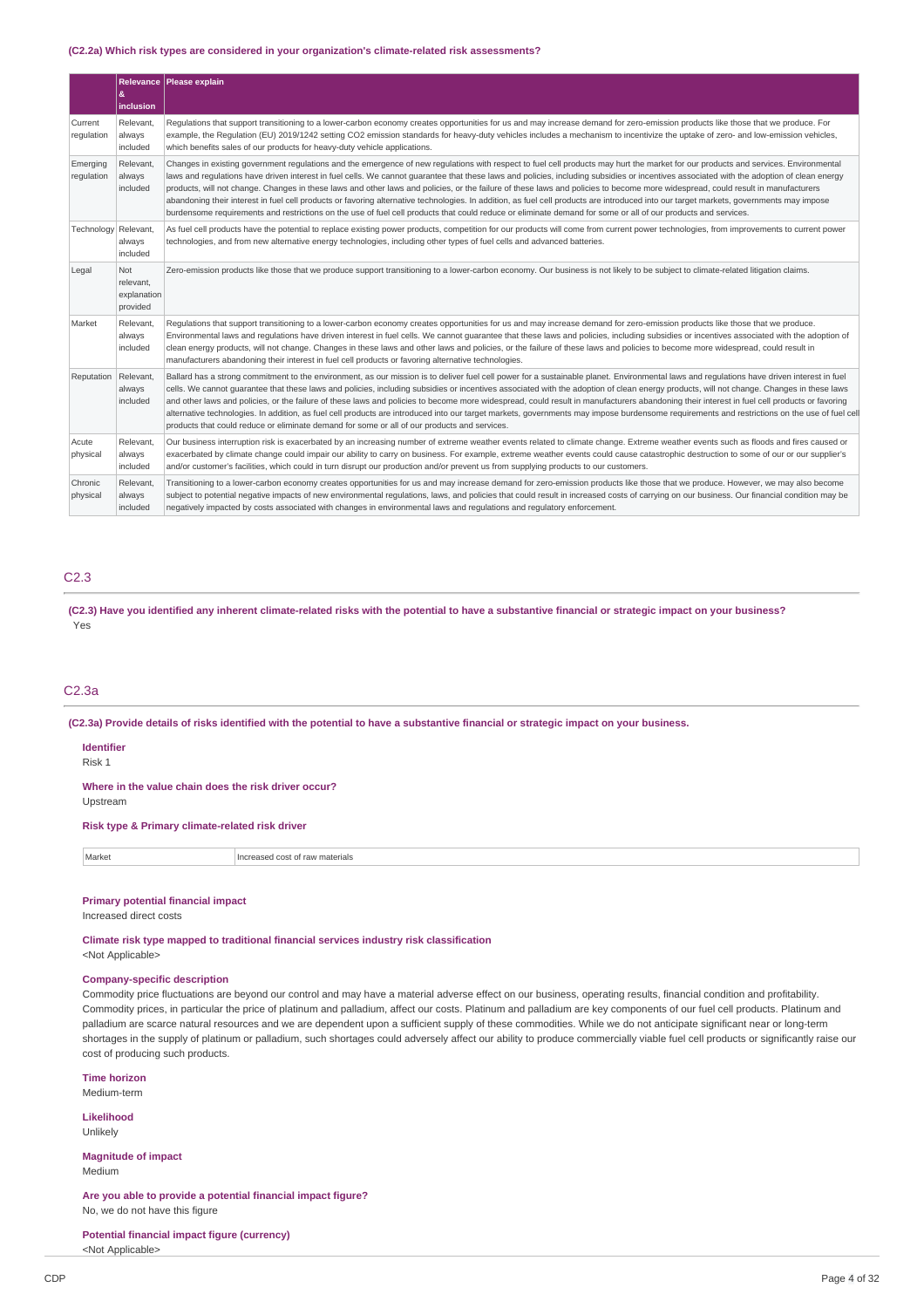#### **Potential financial impact figure – minimum (currency)** <Not Applicable>

#### **Potential financial impact figure – maximum (currency)**

<Not Applicable>

### **Explanation of financial impact figure**

US Government DOE cost targets indicate precious metals make up roughly 6% of a fuel cell module cost at high volumes. This percentage however is significantly lower today as the stack components of the module are further down their cost reduction plan path than are the system balance of plant components. The impact on profitability would be directly proportional to the magnitude of commodity price fluctuation.

#### **Cost of response to risk**

#### **Description of response and explanation of cost calculation**

In order to reduce the impact of platinum price fluctuations, we occasionally enter into various hedging programs. In addition technology development efforts continue in the pursuit of lower platinum requirement and / or the substitution of non-noble metal catalysts.

#### **Comment**

**Identifier**

### Risk 2

# **Where in the value chain does the risk driver occur?**

Direct operations

#### **Risk type & Primary climate-related risk driver**

Legal Exposure to litigation

#### **Primary potential financial impact**

Increased indirect (operating) costs

#### **Climate risk type mapped to traditional financial services industry risk classification**

<Not Applicable>

### **Company-specific description**

We could be liable for environmental damages resulting from our research, development or manufacturing operations. Our business exposes us to the risk of harmful substances escaping into the environment, resulting in personal injury or loss of life, damage to or destruction of property, and natural resource damage. Depending on the nature of the claim, our current insurance policies may not adequately reimburse us for costs incurred in settling environmental damage claims, and in some instances, we may not be reimbursed at all. Our business is subject to numerous laws and regulations that govern environmental protection and human health and safety. These laws and regulations have changed frequently in the past and it is reasonable to expect additional and more stringent changes in the future. Our operations may not comply with future laws and regulations, and we may be required to make significant unanticipated capital and operating expenditures.

#### **Time horizon**

Medium-term

**Likelihood** Unlikely

# **Magnitude of impact**

Medium

#### **Are you able to provide a potential financial impact figure?** No, we do not have this figure

**Potential financial impact figure (currency)**

<Not Applicable>

#### **Potential financial impact figure – minimum (currency)** <Not Applicable>

### **Potential financial impact figure – maximum (currency)** <Not Applicable>

# **Explanation of financial impact figure**

If we fail to comply with applicable environmental laws and regulations, governmental authorities may seek to impose fines and penalties on us, or to revoke or deny the issuance or renewal of operating permits, and private parties may seek damages from us. Under those circumstances, we might be required to curtail or cease operations, conduct site remediation or other corrective action, or pay substantial damage claims.

# **Cost of response to risk**

### **Description of response and explanation of cost calculation**

Ballard is committed to improving our understanding of the climate impacts of our products and operations, reducing our corporate and product carbon footprints, reducing our waste and energy consumption and responsible production.

### **Comment**

# **Identifier**

Risk 3

### **Where in the value chain does the risk driver occur?**

Direct operations

#### **Risk type & Primary climate-related risk driver**

| $A$ outo<br><i>חוסו</i> ת<br>. | es and floods<br>i treguency oʻ<br>l severity and<br>t extreme weather events :<br>. cyclones<br>s such ኤ<br>.<br>. |
|--------------------------------|---------------------------------------------------------------------------------------------------------------------|
|                                |                                                                                                                     |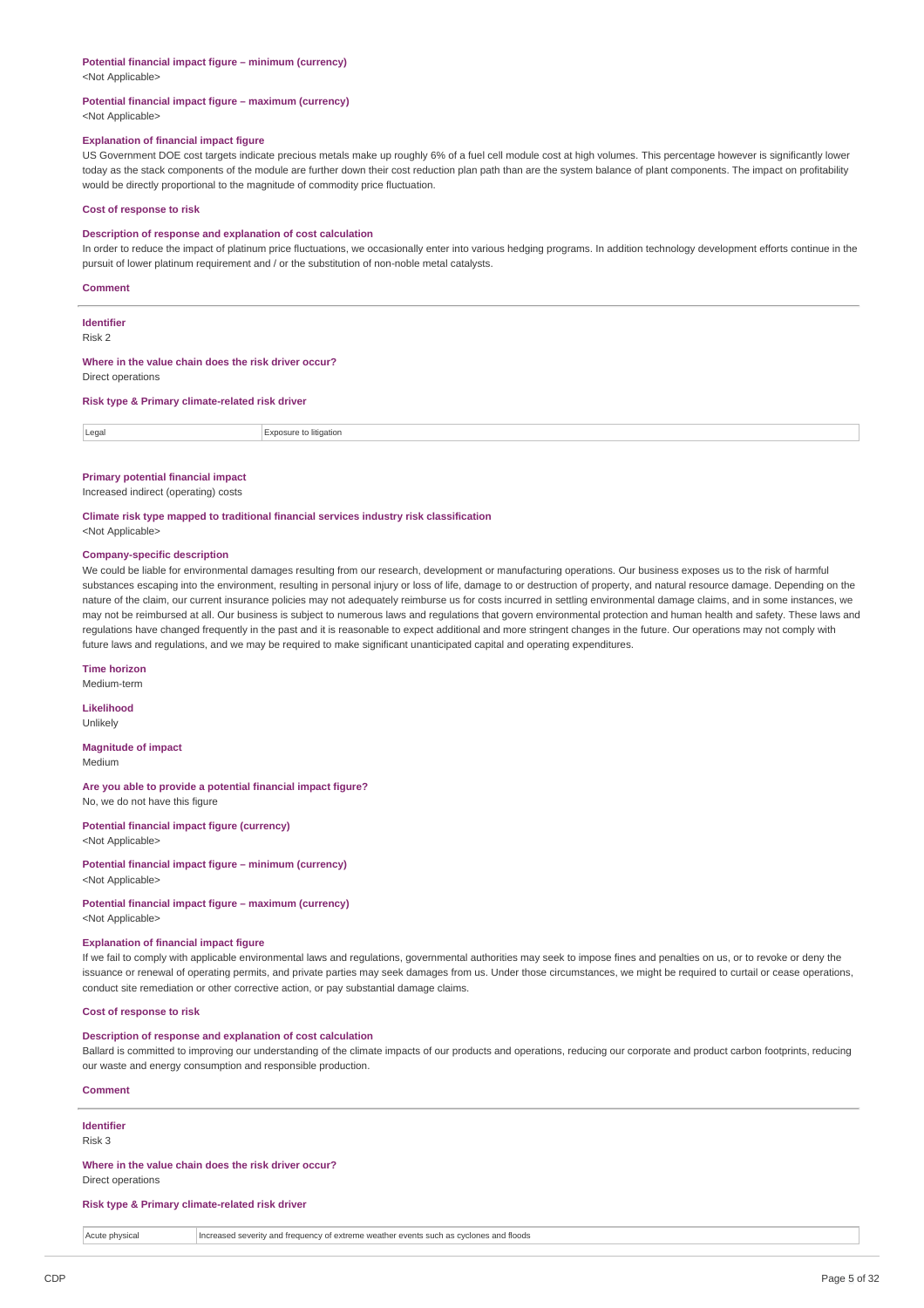#### **Primary potential financial impact**

Decreased revenues due to reduced production capacity

#### **Climate risk type mapped to traditional financial services industry risk classification**

<Not Applicable>

#### **Company-specific description**

Our business interruption risk is exacerbated by an increasing number of extreme weather events related to climate change. Extreme weather events such as floods and fires caused or exacerbated by climate change could impair our ability to carry on business. For example, extreme weather events could cause catastrophic destruction to some of our or our supplier's and/or customer's facilities, which could in turn disrupt our production and/or prevent us from supplying products to our customers.

**Time horizon** Medium-term

**Likelihood** More likely than not

**Magnitude of impact**

Medium-low

**Are you able to provide a potential financial impact figure?**

No, we do not have this figure

**Potential financial impact figure (currency)**

<Not Applicable>

**Potential financial impact figure – minimum (currency)** <Not Applicable>

**Potential financial impact figure – maximum (currency)**

<Not Applicable>

#### **Explanation of financial impact figure**

Revenue impact would be aligned with the duration and location of the outage. Loss of a Top 10 customer production facility could reduce year total revenue in the range of 5%-10%. Shutdown of the Burnaby production facility would have a more significant impact as it would effect all customers.

#### **Cost of response to risk**

#### **Description of response and explanation of cost calculation**

Transitioning to a lower-carbon economy creates opportunities for us and may increase demand for zero-emission products like those that we produce. However, we may also become subject to potential negative impacts of new environmental regulations, laws, and policies that could result in increased costs of carrying on our business. Our financial condition may be negatively impacted by costs associated with changes in environmental laws and regulations and regulatory enforcement.

#### **Comment**

# C2.4

(C2.4) Have you identified any climate-related opportunities with the potential to have a substantive financial or strategic impact on your business? Yes

#### $C2A$ a

(C2.4a) Provide details of opportunities identified with the potential to have a substantive financial or strategic impact on your business.

#### **Identifier**

Upstream

Opp1

**Where in the value chain does the opportunity occur?**

# **Opportunity type**

Products and services

**Primary climate-related opportunity driver**

Development and/or expansion of low emission goods and services

# **Primary potential financial impact**

Increased revenues resulting from increased demand for products and services

#### **Company-specific description**

Changes in existing government regulations and the emergence of new regulations with respect to fuel cell products may increase the market for our products and services. Environmental laws and regulations have driven interest in fuel cells. We anticipate that these laws and policies, including subsidies or incentives associated with the adoption of clean energy products, will encourage the selection or our products. Changes in these laws and other laws and policies, and as these laws and policies become more widespread, could result in manufacturers increasing their interest in fuel cell products. In addition, as fuel cell products are introduced into our target markets, governments may impose requirements and restrictions on the use of carbon intensive products that could positively impact demand for some or all of our products and services. Government budgetary choices could increase the demand for our products by increasing the funding available to public transportation agencies and military.

#### **Time horizon**

Short-term

# **Likelihood**

Very likely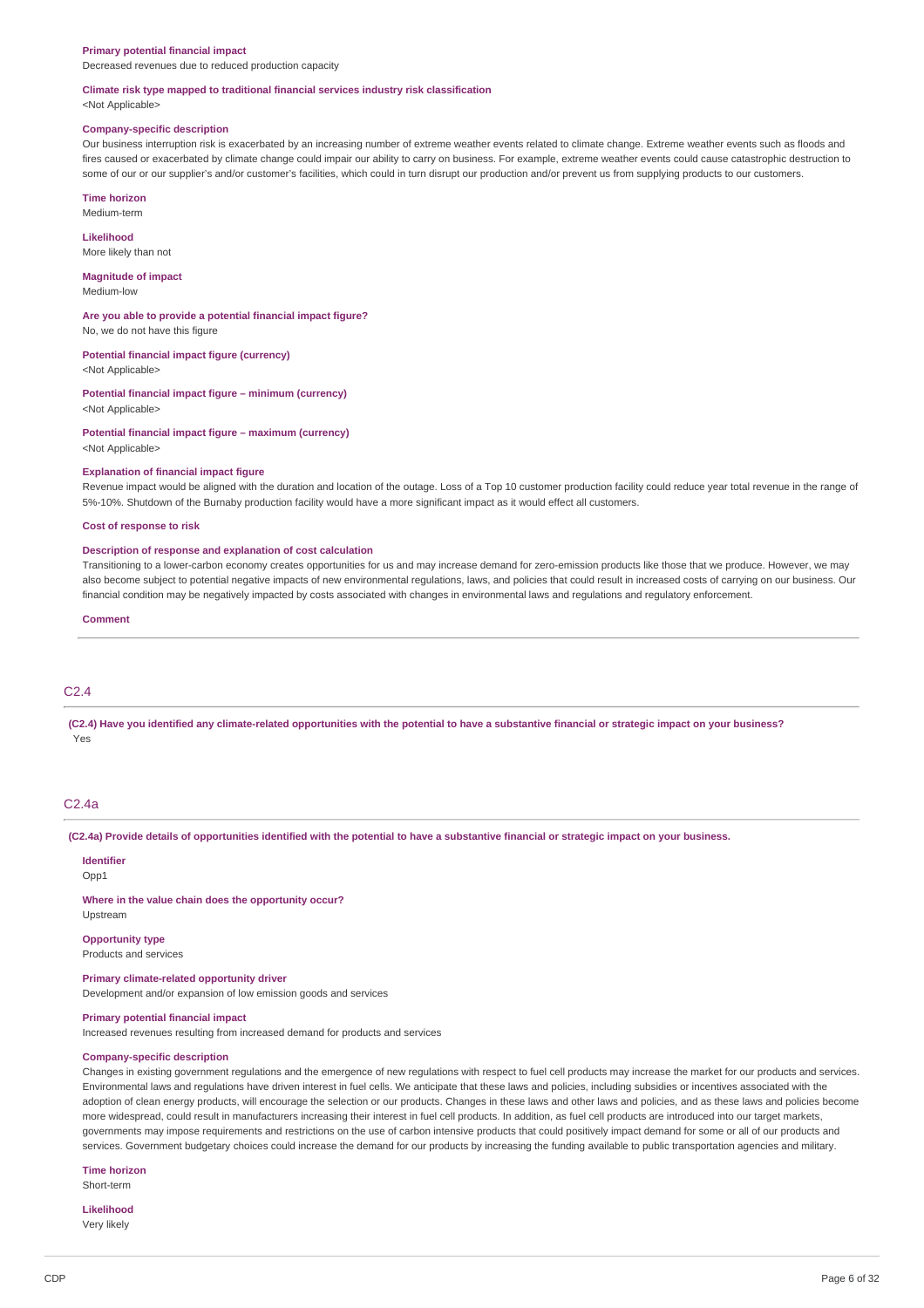#### **Magnitude of impact** Medium-high

#### **Are you able to provide a potential financial impact figure?** No, we do not have this figure

### **Potential financial impact figure (currency)**

<Not Applicable>

**Potential financial impact figure – minimum (currency)** <Not Applicable>

**Potential financial impact figure – maximum (currency)** <Not Applicable>

**Explanation of financial impact figure**

### **Cost to realize opportunity**

**Strategy to realize opportunity and explanation of cost calculation**

#### **Comment**

**Identifier** Opp2

**Where in the value chain does the opportunity occur?**

Direct operations

**Opportunity type** Markets

**Primary climate-related opportunity driver** Access to new markets

#### **Primary potential financial impact**

Increased revenues through access to new and emerging markets

#### **Company-specific description**

The market requirements for our products and, by extension, our technology changes rapidly. Continuous improvements are being made for any number of characteristics, including performance, integration characteristics, cost, freeze protection, ingress protection, and durability. As our existing products evolve through continuous improvement and our planned products enter the market, we will be able to access new and emerging markets. An example of this is the various classes and uses of trucks (light, medium and heavy duty). Changing regulations also increase the requirements for zero-emission propulsion in new markets, creating demand for our products in new markets, such as marine vessels.

### **Time horizon**

Medium-term

**Likelihood** Likely

**Magnitude of impact**

Medium

**Are you able to provide a potential financial impact figure?** Yes, an estimated range

**Potential financial impact figure (currency)** <Not Applicable>

**Potential financial impact figure – minimum (currency)**

**Potential financial impact figure – maximum (currency)**

**Explanation of financial impact figure**

**Cost to realize opportunity**

**Strategy to realize opportunity and explanation of cost calculation**

**Comment**

**Identifier** Opp3

**Where in the value chain does the opportunity occur?** Direct operations

**Opportunity type**

Resilience

**Primary climate-related opportunity driver** Other, please specify (Green Bonds )

**Primary potential financial impact** Increased access to capital

#### **Company-specific description**

We have the ability to issue Green Bonds to provide access to additional capital. A green bond is a type of fixed-income instrument that is specifically earmarked to raise money for climate and environmental projects.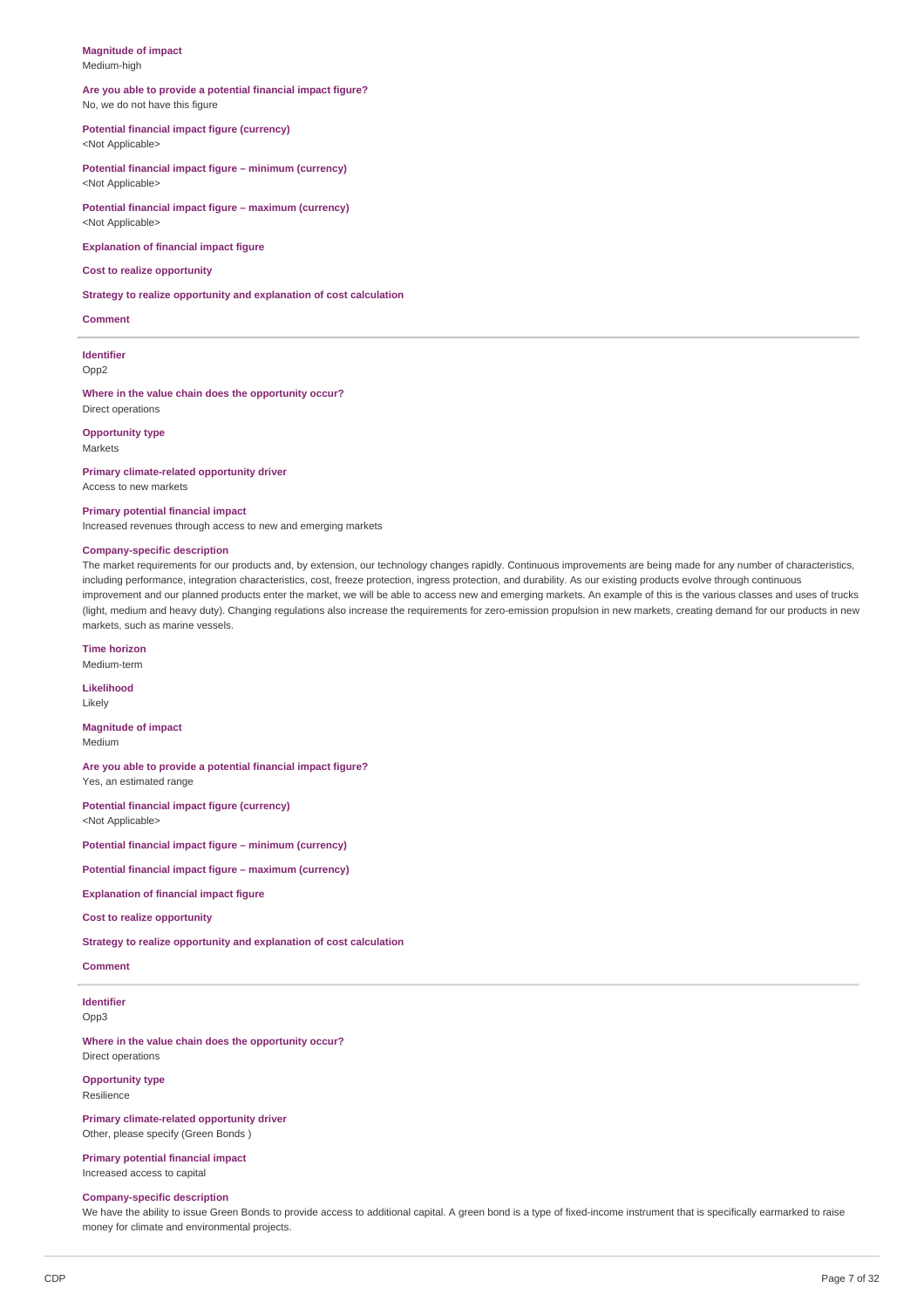#### **Time horizon** Unknown

### **Likelihood** Very likely

**Magnitude of impact** Medium-high

**Are you able to provide a potential financial impact figure?** No, we do not have this figure

**Potential financial impact figure (currency)** <Not Applicable>

**Potential financial impact figure – minimum (currency)** <Not Applicable>

**Potential financial impact figure – maximum (currency)** <Not Applicable>

**Explanation of financial impact figure**

# **Cost to realize opportunity**

**Strategy to realize opportunity and explanation of cost calculation**

### **Comment**

**Identifier** Opp4

**Where in the value chain does the opportunity occur?** Downstream

**Opportunity type**

Markets

**Primary climate-related opportunity driver** Use of public-sector incentives

**Primary potential financial impact**

Increased revenues resulting from increased demand for products and services

### **Company-specific description**

Increasingly, we are seeing government intervention to encourage more electric vehicle uptake on the supply side with demand-side policies. Zero-emission vehicle mandates and incentives are driving demand and decreasing the price of vehicles.

#### **Time horizon** Short-term

**Likelihood** Very likely

**Magnitude of impact**

Medium-high

**Are you able to provide a potential financial impact figure?** No, we do not have this figure

**Potential financial impact figure (currency)** <Not Applicable>

**Potential financial impact figure – minimum (currency)** <Not Applicable>

**Potential financial impact figure – maximum (currency)** <Not Applicable>

**Explanation of financial impact figure**

**Cost to realize opportunity**

**Strategy to realize opportunity and explanation of cost calculation**

## **Comment**

**Identifier** Opp5

**Where in the value chain does the opportunity occur?** Direct operations

**Opportunity type** Products and services

**Primary climate-related opportunity driver** Development of climate adaptation, resilience and insurance risk solutions

#### **Primary potential financial impact**

Increased revenues resulting from increased demand for products and services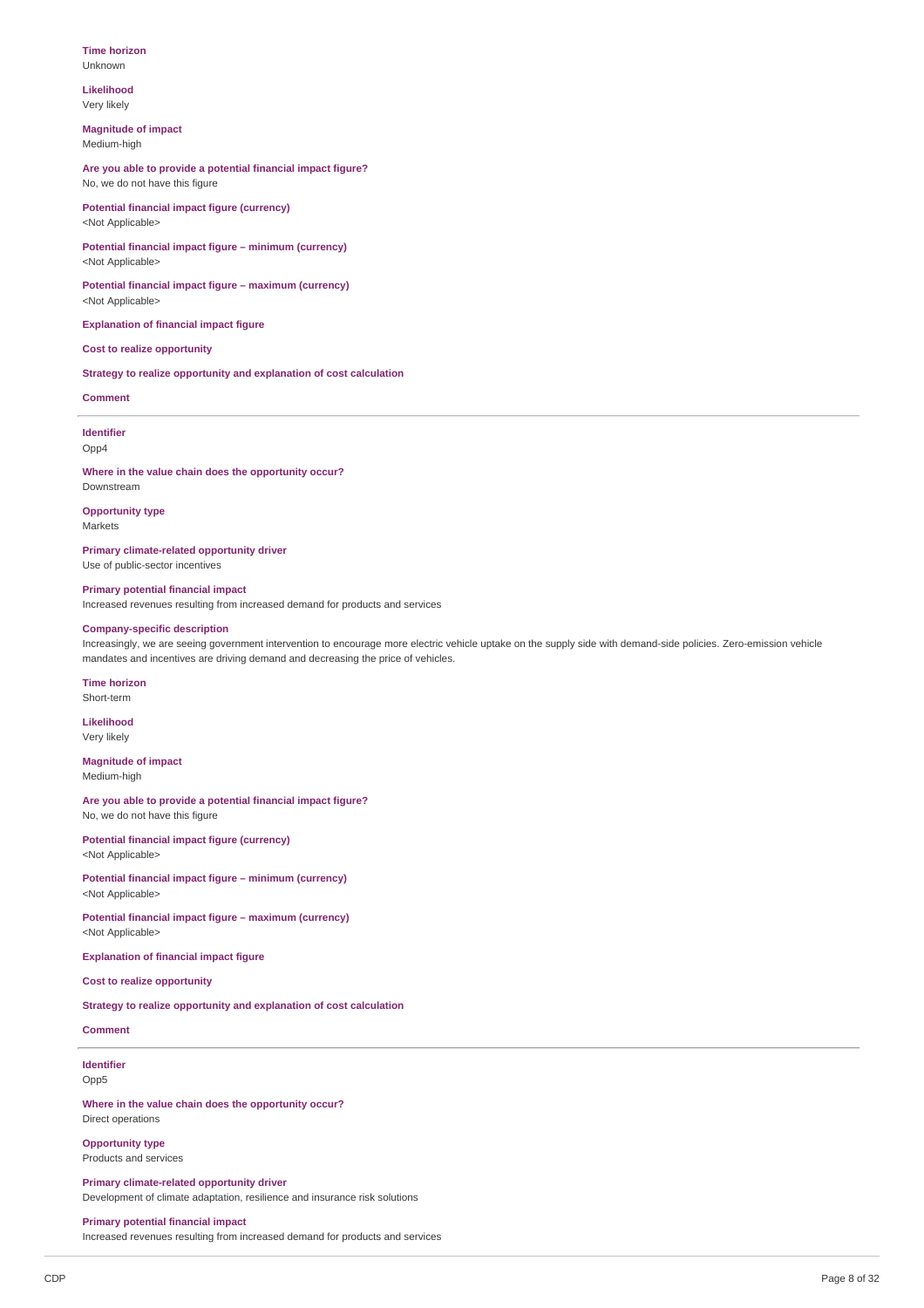#### **Company-specific description**

Failure of critical infrastructure, such as the telecommunications network, can have broad-reaching consequences. Furthermore, increasing reliance infrastructure system interdependence, in combination with the effects of climate change and population growth all contribute to increasing vulnerability and exposure, and greater probability of catastrophic failures. To reduce this vulnerability, telecom companies are investing in zero-emission backup power sources to ensure network availability in the event of a natural disaster or extended power outage.

**Time horizon** Short-term

**Likelihood** Likely

**Magnitude of impact** Medium

**Are you able to provide a potential financial impact figure?** No, we do not have this figure

**Potential financial impact figure (currency)** <Not Applicable>

**Potential financial impact figure – minimum (currency)** <Not Applicable>

**Potential financial impact figure – maximum (currency)** <Not Applicable>

**Explanation of financial impact figure**

**Cost to realize opportunity**

**Strategy to realize opportunity and explanation of cost calculation**

**Comment**

**Identifier** Opp6

**Where in the value chain does the opportunity occur?** Direct operations

**Opportunity type** Products and services

**Primary climate-related opportunity driver** Shift in consumer preferences

#### **Primary potential financial impact**

Increased revenues resulting from increased demand for products and services

### **Company-specific description**

Customers' electric vehicle preferences are shifting. The share of global customers that would consider purchasing an electric vehicle is on the rise. A recent industry report indicates that all sustainable vehicle platforms the report studied are seeing a growth in fleet use across medium- and heavy-duty fleet sectors. Furthermore, 98% of fleets surveyed expect to continue the same level or increase their use of sustainable vehicle technologies and fuels. While transit agencies are leading adopters of natural gas, BEVs, and even FCEVs, almost every medium- and heavy-duty fleet type the report assessed is using at least one of these clean technologies in growing numbers including delivery, school bus, refuse, and heavy-duty short haul fleets.

**Time horizon** Medium-term

**Likelihood** Likely

**Magnitude of impact** Medium

**Are you able to provide a potential financial impact figure?** No, we do not have this figure

**Potential financial impact figure (currency)** <Not Applicable>

**Potential financial impact figure – minimum (currency)** <Not Applicable>

**Potential financial impact figure – maximum (currency)** <Not Applicable>

**Explanation of financial impact figure**

**Cost to realize opportunity**

**Strategy to realize opportunity and explanation of cost calculation**

**Comment**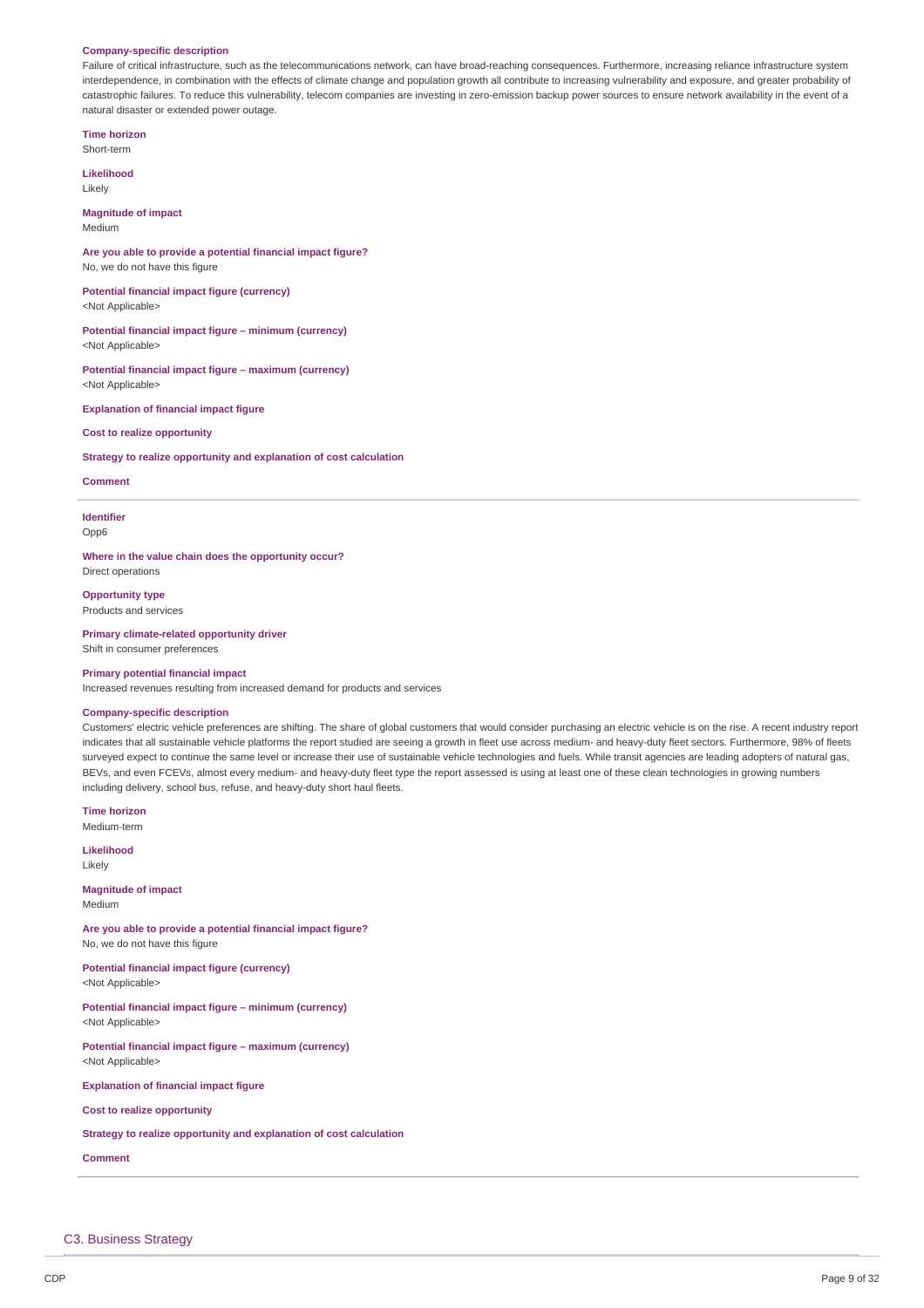# C3.1

**(C3.1) Have climate-related risks and opportunities influenced your organization's strategy and/or financial planning?** Yes

# C3.1b

# **(C3.1b) Does your organization intend to publish a low-carbon transition plan in the next two years?**

| Intention to publish a low-carbon transition plan                                         | $\vert$  Intention to include the transition plan as a scheduled resolution item at Annual General Meetings $\vert$<br>(AGMs) | Comment |
|-------------------------------------------------------------------------------------------|-------------------------------------------------------------------------------------------------------------------------------|---------|
| Row No, we do not intend to publish a low-carbon transition plan in the next two<br>vears | <not applicable=""></not>                                                                                                     |         |

# C3.2

**(C3.2) Does your organization use climate-related scenario analysis to inform its strategy?** Yes, qualitative

# C3.2a

# **(C3.2a) Provide details of your organization's use of climate-related scenario analysis.**

| <b>Climate-</b> | <b>Details</b>                                                                                                                                                                                           |
|-----------------|----------------------------------------------------------------------------------------------------------------------------------------------------------------------------------------------------------|
| related         |                                                                                                                                                                                                          |
| scenarios       |                                                                                                                                                                                                          |
| land            |                                                                                                                                                                                                          |
| <b>I</b> models |                                                                                                                                                                                                          |
| applied         |                                                                                                                                                                                                          |
| Other,          | Fueling the Future of Mobility: Hydrogen and fuel cell solutions for transportation. The white paper provides a review of energy efficiency, hydrogen production, green gas and other environmental      |
| please          | impacts related to fuel cell technology today and going forward, concluding that FCEVs are more attractive environmentally than BEVs and ICE vehicles from a number of perspectives, including           |
| specify         | production, operation and end-of-life. The scenarios identified answer the questions from industry executives and laypeople alike, specifically regarding the economic viability of FCEVs and their      |
| (Deloitte -     | environmental sustainability. It conservatively estimates the Total Cost of Ownership (TCO) for commercial hydrogen vehicles will fall by more than 50% in the next 10 years. At Ballard, our growth     |
| Specifically    | strategy is premised on the transition of mobility from diesel and other ICE-based powertrains to zero-emission fuel cell electrification. We believe FCEVs will be the best solution – based on TCO     |
| targeting       | economics, vehicle performance and environmental sustainability - for certain heavy- and medium-duty vehicle use cases. We are focused on bus, commercial truck, rail and marine. Here, we see           |
| Fuel Cell       | market segments where vehicle duty cycles require long range, rapid refueling, heavy payload and route flexibility. Many of these use cases already use a 'return-to-base' refueling model, which lowers |
| Industry)       | the barriers to the introduction of depot hydrogen refueling. These use cases also have disproportionately high emissions and have been considered as 'hard-to-abate' emission applications. We are      |
|                 | excited about tackling a big problem with our world-leading and highly disruptive fuel cell technology. Link: https://www.ballard.com/about-ballard/newsroom/news-releases/2020/01/08/deloitte-ballard-  |
|                 | joint-white-paper-assesses-hydrogen-fuel-cell-solutions-for-transportation                                                                                                                               |

# C3.3

**(C3.3) Describe where and how climate-related risks and opportunities have influenced your strategy.**

|                                             | Have climate-<br>related risks and<br>opportunities<br>influenced your<br>strategy in this<br>area? | <b>Description of influence</b>                                                                                                                                                                                                                                                                                                                                                                                                                                                                                                                                                                                                                                                                                                                                                                          |
|---------------------------------------------|-----------------------------------------------------------------------------------------------------|----------------------------------------------------------------------------------------------------------------------------------------------------------------------------------------------------------------------------------------------------------------------------------------------------------------------------------------------------------------------------------------------------------------------------------------------------------------------------------------------------------------------------------------------------------------------------------------------------------------------------------------------------------------------------------------------------------------------------------------------------------------------------------------------------------|
| Products<br>and<br>services                 | Yes                                                                                                 | Ballard-powered buses, trains, trucks, and soon boats are displacing thousands of diesel and gas engines. Our products are lowering global GHG gas emissions, and increasing<br>the livability of urban areas by helping to enable the transition to vehicles with zero tailpipe emissions. The time horizon is up to 2030.                                                                                                                                                                                                                                                                                                                                                                                                                                                                              |
| Supply<br>chain<br>and/or<br>value<br>chain | Yes                                                                                                 | Design and procurement strategy is driving for longer life components which need to be replaced fewer times over the lifetime of the vehicle. Example: FCvelocity fuel cell air<br>compressor is low cost but needs to be replaced 3 to 5 times over lifetime of vehicle, new FCmove fuel cell air compressor is more expensive to buy but does not need to be<br>replaced over the lifetime of the vehicle and is more efficient in air flow distribution meaning we can also reduce components in the fuel cell module. The time horizon is up to 2030.                                                                                                                                                                                                                                                |
| Investment Yes<br>in R&D                    |                                                                                                     | Sustainability is a priority in product development at Ballard, just as important as performance enhancements and cost reduction. As reported in the 2020 ESG Report, the latest<br>generation of our heavy-duty power module produces 1.2 metric tons less of GHGs than previous designs. That's roughly equivalent to driving an average passenger car 5,000<br>kilometers - all achieved through product design efforts. The new design of FCmove <sup>™</sup> -HD contains 50% fewer components and less platinum, while delivering the same reliable,<br>robust performance to power buses and trucks. Its cradle-to-gate GHGs total 5,172 kg of carbon dioxide equivalent (kgCO2e), which is 1,243 kgs CO2e less than the previous<br>generation FCveloCity™-HD85. The time horizon is up to 2030. |
| Operations Yes                              |                                                                                                     | Our primary mission is to enable a worldwide reduction of dependence on high-emission diesel and gas engines. But we also need to ensure our zero-emission powertrains are<br>developed sustainably. So we focus on our internal procedures and technologies, to minimize our GHG impacts from "cradle-to-gate". Our corporate GHG inventory, developed<br>annually with Offsetters Clean Technology, which helps us quantify, track and reduce the carbon footprint of our operations in Canada and Europe. Data shows an 11% reduction in<br>our corporate carbon footprint from 2019 to 2020. The time horizon is up to 2030.                                                                                                                                                                         |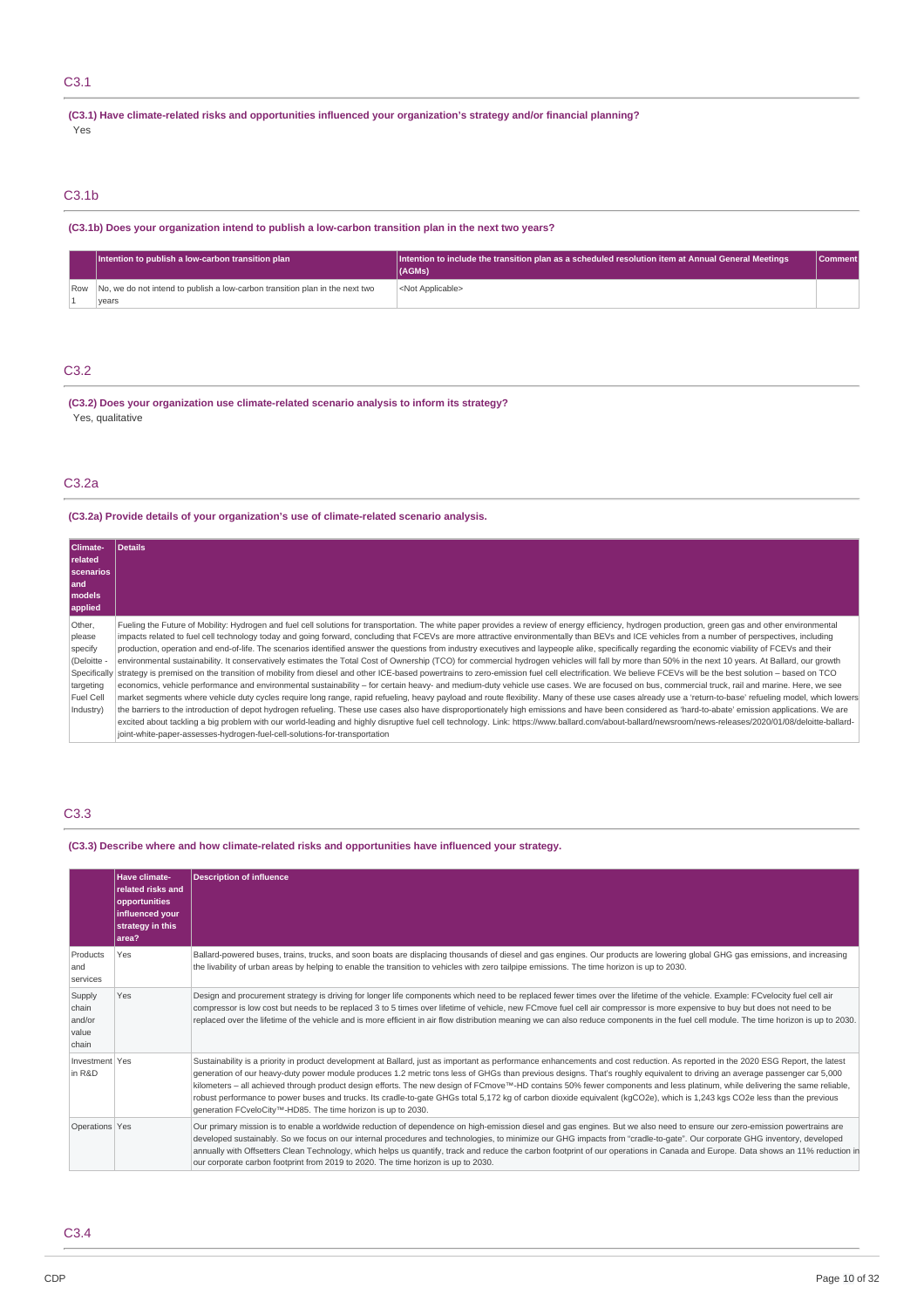#### **(C3.4) Describe where and how climate-related risks and opportunities have influenced your financial planning.**

|                   | Financial      | Description of influence                                                                                                                                                           |
|-------------------|----------------|------------------------------------------------------------------------------------------------------------------------------------------------------------------------------------|
| planning elements |                |                                                                                                                                                                                    |
|                   | that have been |                                                                                                                                                                                    |
|                   | linfluenced    |                                                                                                                                                                                    |
|                   | Row Revenues   | Our principal business is the design, development, manufacture, sale and service of PEM fuel cell products for a variety of applications, focusing on our power product markets of |
|                   |                | HeavyDuty Motive (consisting of bus, truck, rail and marine applications), Material Handling and Backup Power, as well as the delivery of Technology Solutions. A fuel cell is an  |
|                   |                | environmentally clean electrochemical device that combines hydrogen fuel with oxygen (from the air) to produce electricity. The time horizon is 10 years for planning of revenue.  |

# C3.4a

#### (C3.4a) Provide any additional information on how climate-related risks and opportunities have influenced your strategy and financial planning (optional).

At Ballard our vision is to deliver fuel cell power for a sustainable planet. Our Mission is to use our fuel cell expertise to deliver valuable and innovative solutions to our customers globally, create rewarding opportunities for our team, provide extraordinary value to our shareholders and power the hydrogen society. Our strategy supports commercialization, revenue, and profitability, while also enabling future value based on longer-term market opportunities for our technology, products, and intellectual property. Our two-pronged approach is to build shareholder value through the sale and service of power products and the delivery of technology solutions. In power product sales, our focus is on meeting the power needs of our customers by delivering high value, high reliability, high quality, and innovative PEM fuel cell products. Through technology solutions, our focus is on enabling our customers to solve their technical and business challenges and accelerate the adoption of fuel cell technology by delivering customized, high value, bundled technology solutions, including specialized engineering services, access to our intellectual property portfolio and know-how through licensing or sale, and by providing technology component supply. In power products mobility is our primary focus. The transport sector represents around 24% of global GHG emissions, and therefore the need for sustainable zero emission mobility solutions is clear and urgent. Fuel cell technology offers a compelling value proposition for applications like heavy-duty mobility which disproportionately contributes to emissions and is otherwise difficult to abate.

# C4. Targets and performance

### C4.1

**(C4.1) Did you have an emissions target that was active in the reporting year?** Intensity target

# C4.1b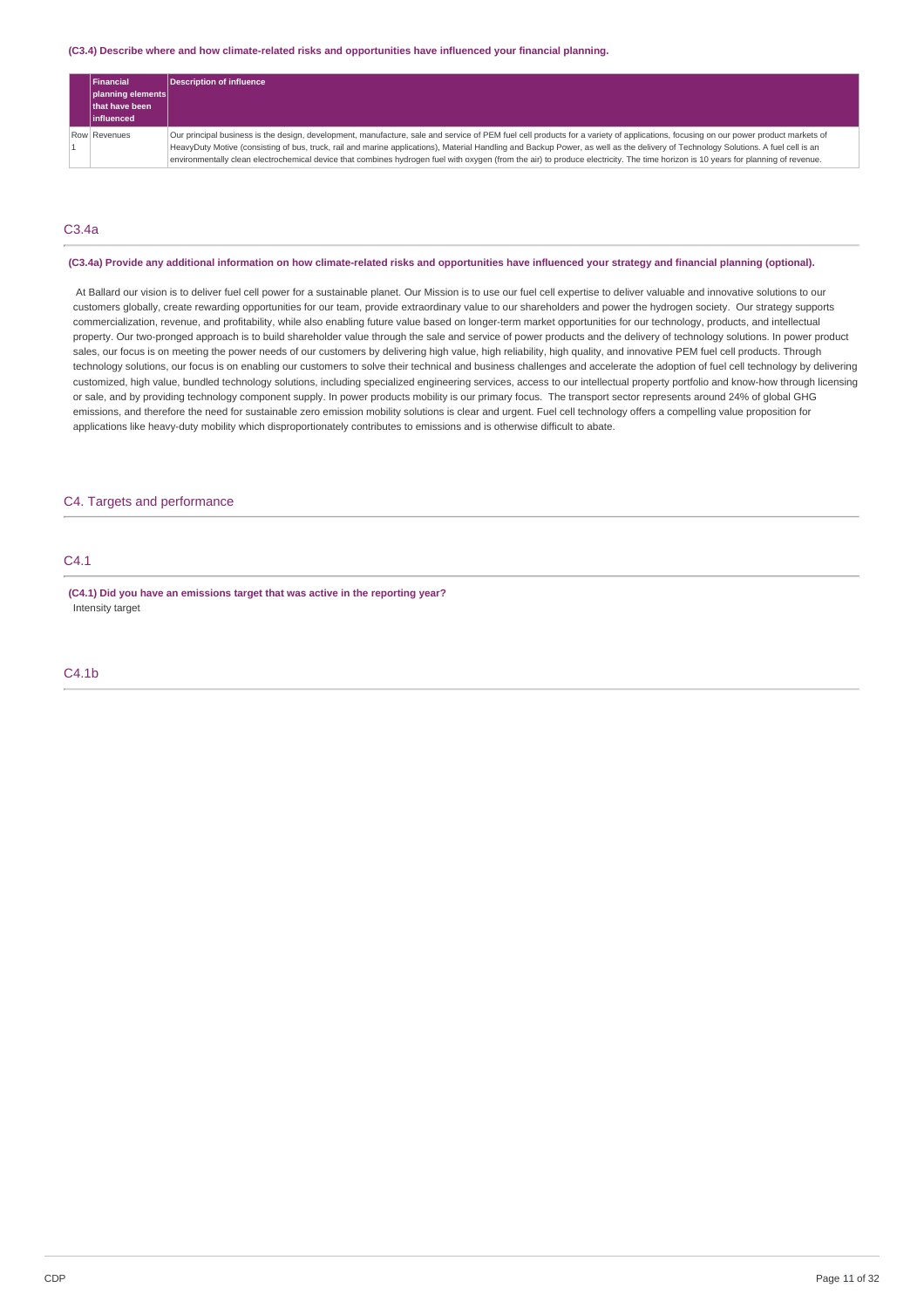#### **(C4.1b) Provide details of your emissions intensity target(s) and progress made against those target(s).**

**Target reference number** Int 1

**Year target was set** 2019

**Target coverage** Company-wide

**Scope(s) (or Scope 3 category)** Scope 1+2 (market-based) + 3 (upstream and downstream)

**Intensity metric**

Metric tons CO2e per unit FTE employee

**Base year** 2018

**Intensity figure in base year (metric tons CO2e per unit of activity)** 18.38

% of total base year emissions in selected Scope(s) (or Scope 3 category) covered by this intensity figure 100

**Target year** 2030

**Targeted reduction from base year (%)**

 $100$ 

**Intensity figure in target year (metric tons CO2e per unit of activity) [auto-calculated]**

0

**% change anticipated in absolute Scope 1+2 emissions**

50

**% change anticipated in absolute Scope 3 emissions**

 $50$ 

**Intensity figure in reporting year (metric tons CO2e per unit of activity)** 9.28

**% of target achieved [auto-calculated]** 49.5103373231774

**Target status in reporting year** Achieved

**Is this a science-based target?**

Yes, we consider this a science-based target, but it has not been approved by the Science Based Targets initiative

**Target ambition** 1.5°C aligned

### **Please explain (including target coverage)**

To hold off some of the worst climate impacts, and avoid irreversible damage to our societies, economies and the natural world, we must hold temperature rise to 1.5°C above pre-industrial levels. This requires halving greenhouse gas emissions by 2030 and hitting net-zero emissions by 2050. At Ballard we have committed to being Carbon Neutral by 2030. Our scope 2 emissions are 95% from renewable sources, ahead of the targets set by the science Based Targets initiative. We are looking at ways to reduce deiseal fueled vehicles in our European operations. We participate in programs to reduce our scope two emissions including scan-energi in our Hobro location and BC Hydro in our Canadian operations to complete energy audits and devise action plans to reduce our electrical consumption.

# C4.2

**(C4.2) Did you have any other climate-related targets that were active in the reporting year?** No other climate-related targets

# C4.3

(C4.3) Did you have emissions reduction initiatives that were active within the reporting year? Note that this can include those in the planning and/or **implementation phases.**

Yes

# C4.3a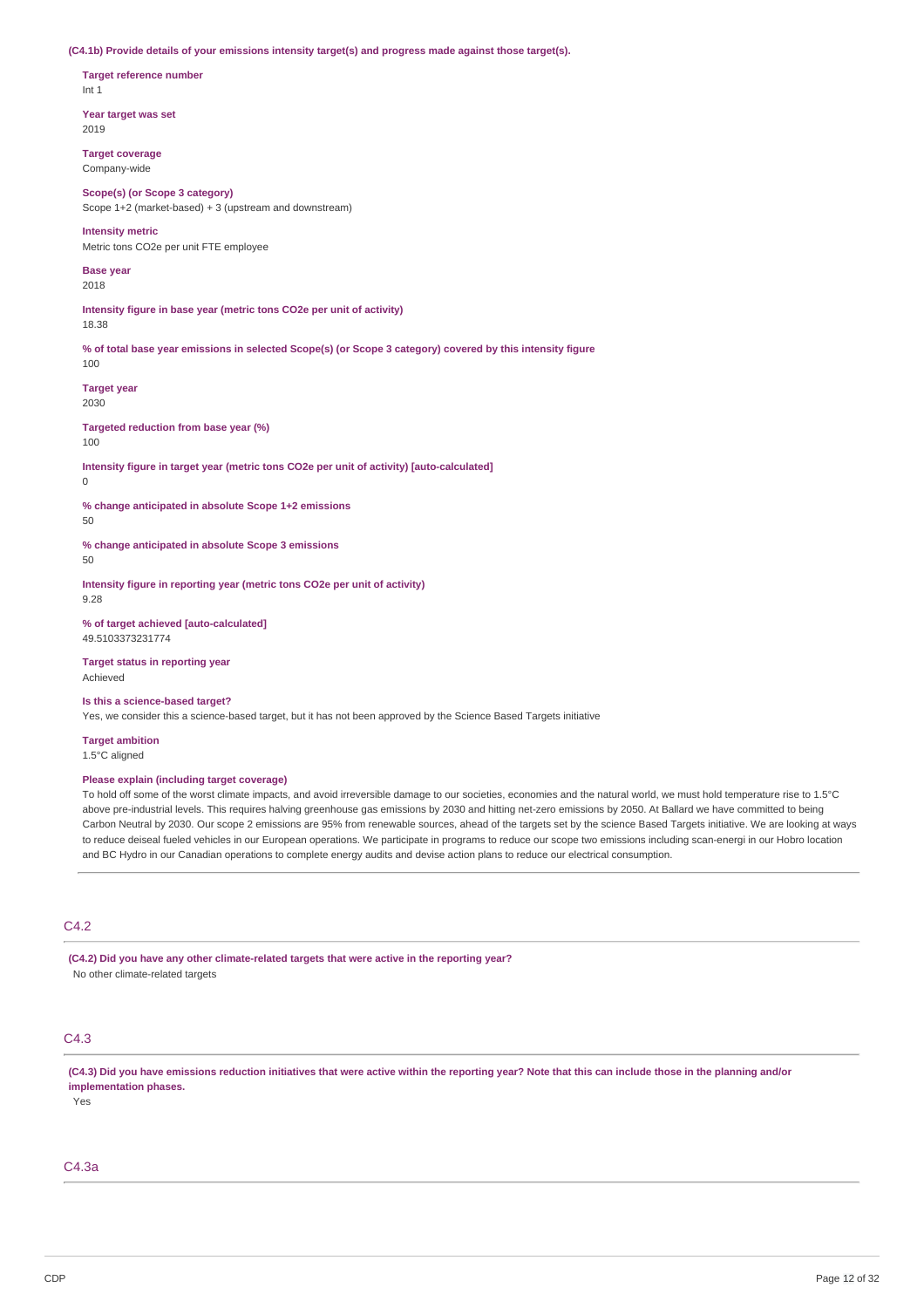### (C4.3a) Identify the total number of initiatives at each stage of development, and for those in the implementation stages, the estimated CO2e savings.

|                           | Number of initiatives | Total estimated annual CO2e savings in metric tonnes CO2e (only for rows marked *) |
|---------------------------|-----------------------|------------------------------------------------------------------------------------|
| Under investigation       |                       | 2437                                                                               |
| To be implemented*        |                       | 1.2                                                                                |
| Implementation commenced* |                       |                                                                                    |
| Implemented*              |                       | 2.4                                                                                |
| Not to be implemented     |                       |                                                                                    |

# C4.3b

#### **(C4.3b) Provide details on the initiatives implemented in the reporting year in the table below.**

**Initiative category & Initiative type**

Energy efficiency in buildings Lighting Contact the Contact of the Lighting Lighting Lighting Lighting Lighting

#### **Estimated annual CO2e savings (metric tonnes CO2e)**

5.4

#### **Scope(s)** Scope 2 (location-based)

# **Voluntary/Mandatory**

Voluntary

**Annual monetary savings (unit currency – as specified in C0.4)** 63010

**Investment required (unit currency – as specified in C0.4)** 364202

#### **Payback period**

4-10 years

## **Estimated lifetime of the initiative**

**Initiative category & Initiative type**

21-30 years

### **Comment**

Complete LED upgrade of lighting in our largest Canadian location. Installed motion-sensor activated overhead lighting in one of our Canadian facilities, which includes the large overhead lights in our open test and lab floor area as well as photocell lighting installed in the parking lots. We also installed five regenerative load banks to feed electricity we generate from our product testing into our internal microgrid, which reduced our consumption of external electricity

| Energy efficiency in buildings                                 | Lighting |  |  |
|----------------------------------------------------------------|----------|--|--|
|                                                                |          |  |  |
| Estimated annual CO2e savings (metric tonnes CO2e)<br>1        |          |  |  |
| Scope(s)<br>Scope 2 (location-based)                           |          |  |  |
| <b>Voluntary/Mandatory</b><br>Voluntary                        |          |  |  |
| Annual monetary savings (unit currency - as specified in C0.4) |          |  |  |
| Investment required (unit currency – as specified in C0.4)     |          |  |  |
| <b>Payback period</b><br>4-10 years                            |          |  |  |
| <b>Estimated lifetime of the initiative</b><br>16-20 years     |          |  |  |

**Comment** Installed LED lights and sensors for water in our Hobro location.

C4.3c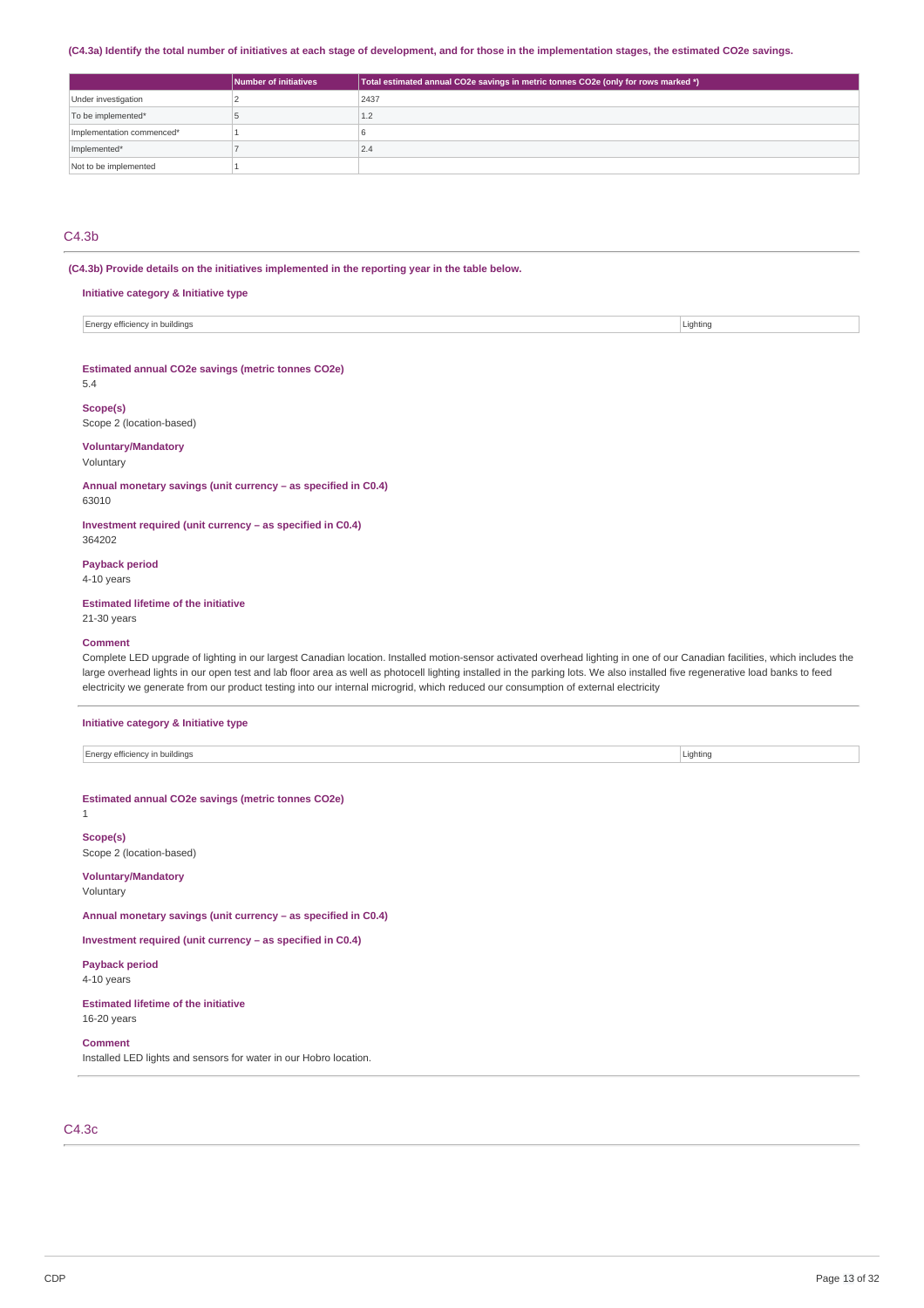#### **(C4.3c) What methods do you use to drive investment in emissions reduction activities?**

| <b>Method</b>                                        | <b>Comment</b>                                                                                                                                                                                                                                                                                                                                                                                                                                                                                                                                                                                                          |
|------------------------------------------------------|-------------------------------------------------------------------------------------------------------------------------------------------------------------------------------------------------------------------------------------------------------------------------------------------------------------------------------------------------------------------------------------------------------------------------------------------------------------------------------------------------------------------------------------------------------------------------------------------------------------------------|
| Dedicated<br>budget for<br>low-carbon<br>product R&D | Ballard's Technology Solutions team provides customers with high-value services to accelerate fuel cell development and deployment efforts. From product development, to testing Services and<br>Stations, to Licensing and Technology Transfer. We also complete systems design & Integration and Component Design & Manufacturing.                                                                                                                                                                                                                                                                                    |
| Employee<br>engagement                               | Ballard has a mission carbon zero team that includes representatives from both management and employees. Their objectives are to: -Contribute to de-carbonization of economy and COP21<br>objectives with zero emission power solutions -Generate sustainable local workplaces -Limit our environmental impact while delivering on our business objectives -Develop an environmental<br>conscious culture -Contribute to the talent development within clean technology sector -Provide an attractive economic value proposition to our customers -Market potential with profitable outlook for<br>Ballard shareholders |
| Dedicated<br>budget for<br>energy<br>efficiency      | Working with BC Hydro, our scope 2 electrical utility we continue to target reducing energy usage throughout our facilities, we are committed to eliminating wasted energy, without negatively<br>affecting our product development, testing, or manufacturing capacity.                                                                                                                                                                                                                                                                                                                                                |

# C4.5

(C4.5) Do you classify any of your existing goods and/or services as low-carbon products or do they enable a third party to avoid GHG emissions? Yes

### C4.5a

(C4.5a) Provide details of your products and/or services that you classify as low-carbon products or that enable a third party to avoid GHG emissions.

#### **Level of aggregation**

Company-wide

#### **Description of product/Group of products**

Ballard manufactures proton exchange membrane fuel cells. Our product lines include: Heavy Duty Modules - From 30kW to 100kW net power, Ballard's FCveloCity and FCmove heavy duty modules provide flexible solutions for motive applications including buses, trucks and light rail. Marine Systems - Ballard's FCwave fuel cell systems provide scalable zero-emission propulsion for the marine industry. Fuel Cell Stacks - Ballard provides FCgen and FC velocity fuel cell stacks to original equipment manufacturers and system integrators to power fuel cell systems. Backup Power Systems - Ballard's FCgen-H2PM fuel cell system has been designed to provide emergency backup power to critical communications infrastructure.

#### **Are these low-carbon product(s) or do they enable avoided emissions?**

Low-carbon product and avoided emissions

### **Taxonomy, project or methodology used to classify product(s) as low-carbon or to calculate avoided emissions** Estimating and Reporting the Comparative Emissions Impacts of Products (WRI)

### **% revenue from low carbon product(s) in the reporting year**

100

### **% of total portfolio value** <Not Applicable>

**Asset classes/ product types** <Not Applicable>

### **Comment**

All of Ballard's revenues are related to our zero-emission proton exchange membrane fuel cell products.

### C5. Emissions methodology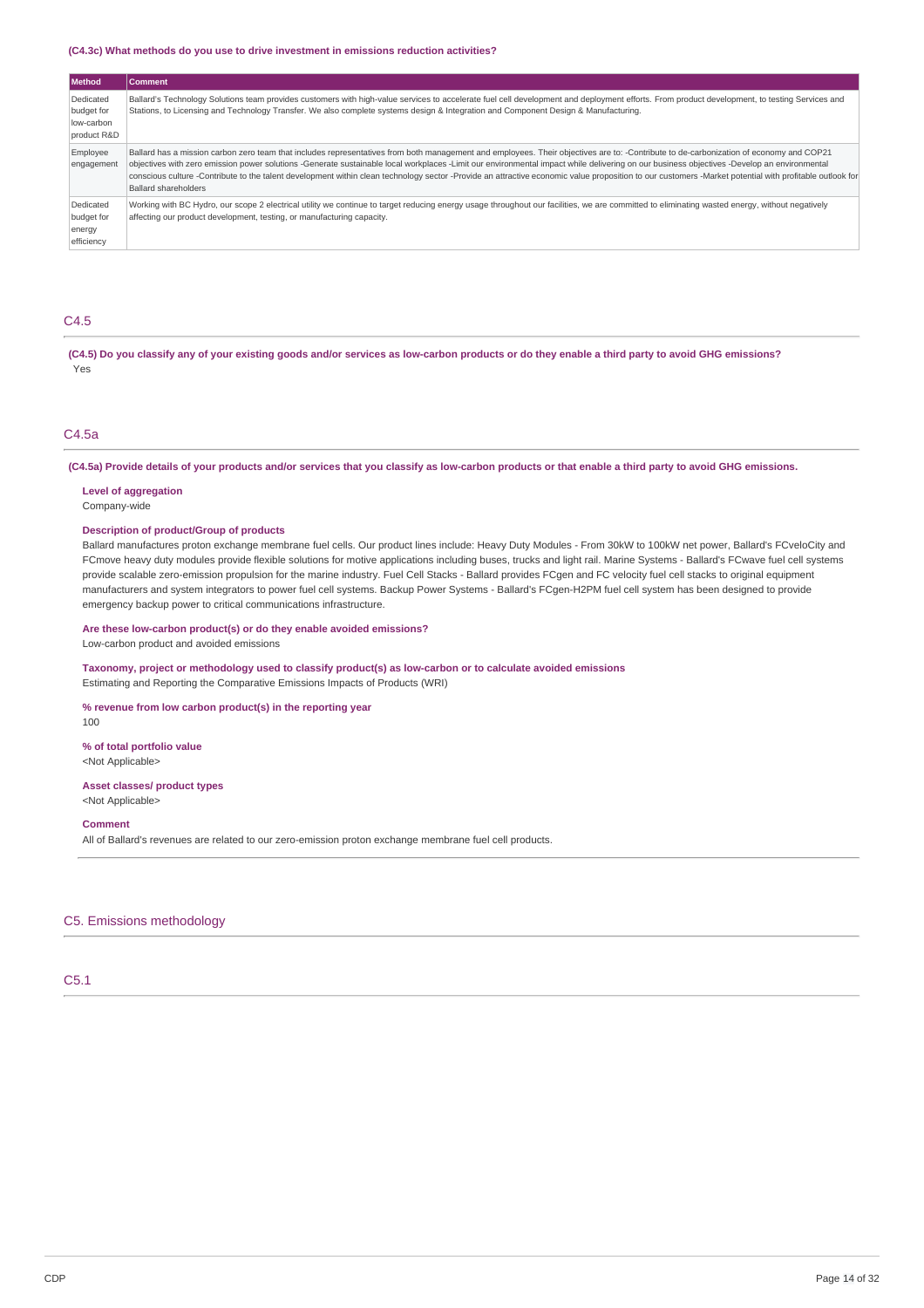#### **(C5.1) Provide your base year and base year emissions (Scopes 1 and 2).**

#### **Scope 1**

**Base year start**

January 1 2018

**Base year end** December 31 2018

**Base year emissions (metric tons CO2e)** 1277

**Comment**

**Scope 2 (location-based)**

**Base year start** January 1 2018

**Base year end** December 31 2018

**Base year emissions (metric tons CO2e)** 223

**Comment**

### **Scope 2 (market-based)**

**Base year start** January 1 2018

**Base year end** December 31 2018

**Base year emissions (metric tons CO2e)** 187

**Comment**

# C5.2

(C5.2) Select the name of the standard, protocol, or methodology you have used to collect activity data and calculate emissions. The Greenhouse Gas Protocol: A Corporate Accounting and Reporting Standard (Revised Edition)

### C6. Emissions data

### C6.1

**(C6.1) What were your organization's gross global Scope 1 emissions in metric tons CO2e?**

#### **Reporting year**

1394

**Gross global Scope 1 emissions (metric tons CO2e)**

**Start date** <Not Applicable>

**End date** <Not Applicable>

#### **Comment**

C6.2

**(C6.2) Describe your organization's approach to reporting Scope 2 emissions.**

#### **Row 1**

**Scope 2, location-based**

We are reporting a Scope 2, location-based figure

#### **Scope 2, market-based**

We are reporting a Scope 2, market-based figure

#### **Comment**

The electrical grid in British Columbia is relatively clean, since energy is mainly generated at hydroelectric facilities; therefore, the province's GHG emissions associated with electricity consumption tend to be lower than in many other jurisdictions.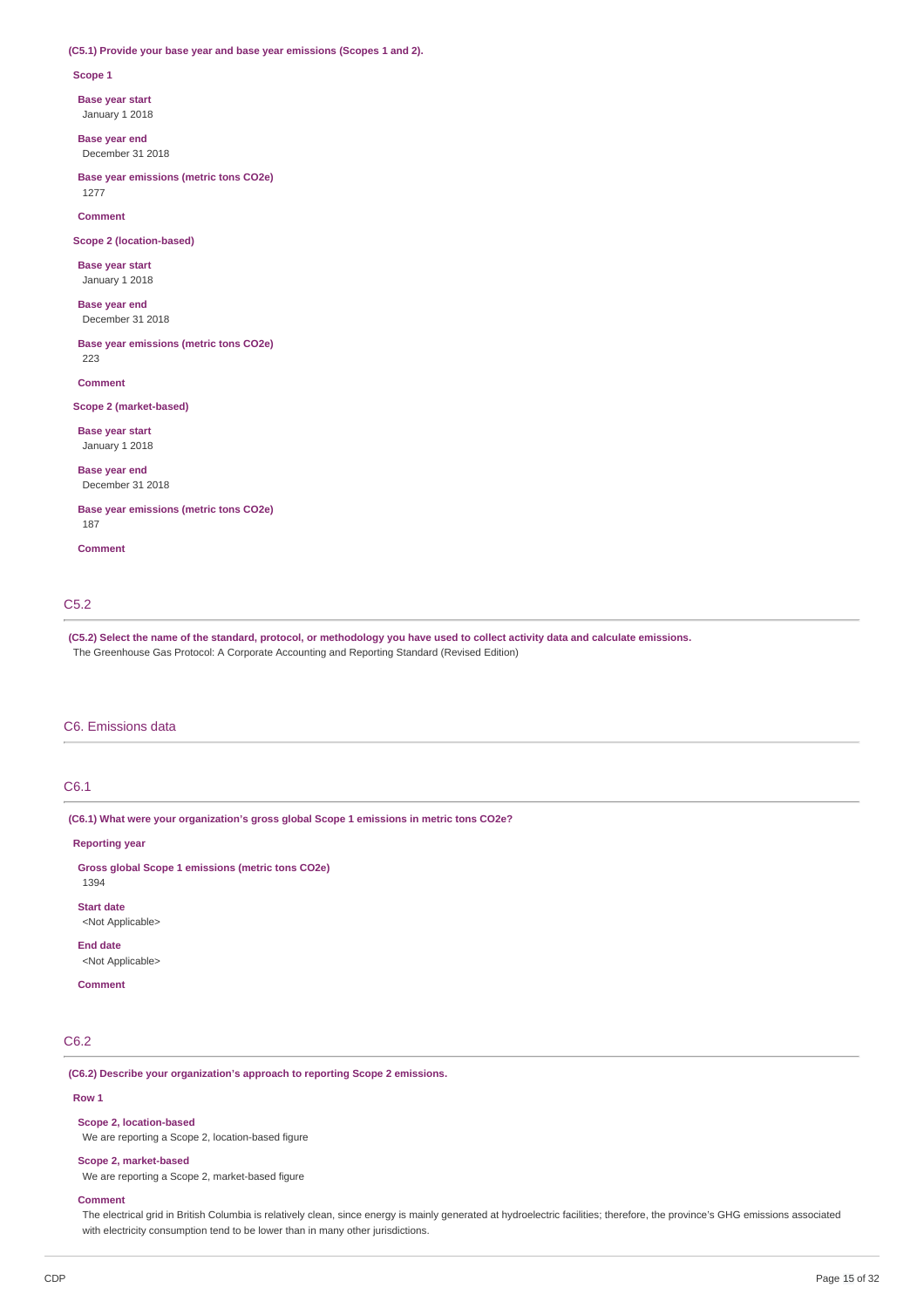#### C6.3

#### **(C6.3) What were your organization's gross global Scope 2 emissions in metric tons CO2e?**

#### **Reporting year**

**Scope 2, location-based** 286

**Scope 2, market-based (if applicable)** 225

# **Start date**

<Not Applicable>

#### **End date**

<Not Applicable>

#### **Comment**

The location-based emissions total includes emissions from Canadian and European operations. However, the market-based emissions total only includes emissions from Canadian operations since a market-based figure is not available for European operations.

# C6.4

(C6.4) Are there any sources (e.g. facilities, specific GHGs, activities, geographies, etc.) of Scope 1 and Scope 2 emissions that are within your selected reporting **boundary which are not included in your disclosure?**

No

# C6.5

**(C6.5) Account for your organization's gross global Scope 3 emissions, disclosing and explaining any exclusions.**

**Purchased goods and services**

**Evaluation status** Relevant, calculated

**Metric tonnes CO2e**

# 121.39

### **Emissions calculation methodology**

Hotels (83.59 tCO2e) – hotel nights were recorded for Ballard Europe. Since no data was available for Ballard Canada, hotel emissions were estimated by multiplying the hotel emissions intensity from Ballard Europe by the total number of employees for Ballard Canada. Total number of hotel night stays were multiplied by an emissions factor. Emissions factor source: UK Government GHG Conversion Factors for Company Reporting, 2020 v1.0. Paper (24.98 tCO2e) – Paper consumption at Ballard's Canadian operations was an immaterial source in 2018, therefore 2020 data was not collected. Instead, paper consumption for 2020 as assumed to be the same as in 2018. At Ballard's Hobo location, paper consumption was available for 2020. The number of sheets of paper was multiplied by an emissions factor. Emissions factor source: Paper Calculator V 4.0, https://calculator.environmentalpaper.org/calculate.html Water Supply (12.82 tCO2e) – water consumption at Ballard's Canadian operations was an immaterial source in 2018, therefore 2020 data was not collected. Instead, water consumption for 2020 was assumed to be the same as in 2018. At Ballard's Hobo location, water consumption was estimated based on square-footage and typical water consumption. Estimated water consumption was multiplied by an emissions factor. Emissions factor source: UK Government GHG Conversion Factors for Company Reporting, 2020 v1.0.

#### **Percentage of emissions calculated using data obtained from suppliers or value chain partners**

 $\overline{0}$ 

#### **Please explain**

**Capital goods**

**Evaluation status** Relevant, not yet calculated

**Metric tonnes CO2e** <Not Applicable>

#### **Emissions calculation methodology**

<Not Applicable>

**Percentage of emissions calculated using data obtained from suppliers or value chain partners** <Not Applicable>

#### **Please explain**

Still developing processes for data collection and analysis.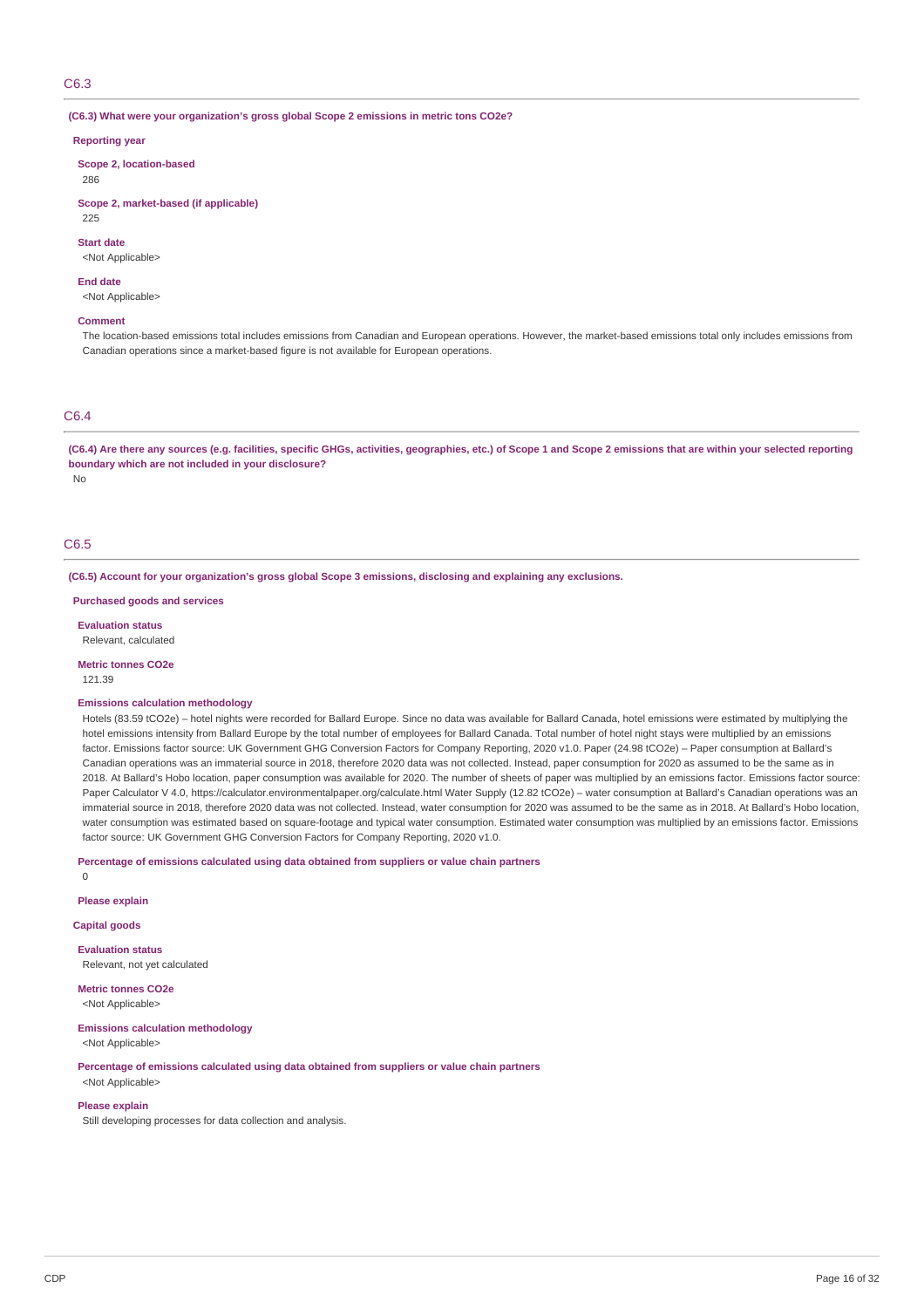#### **Fuel-and-energy-related activities (not included in Scope 1 or 2)**

**Evaluation status**

Relevant, calculated

**Metric tonnes CO2e**

1990

#### **Emissions calculation methodology**

Hydrogen (1,850.57 tCO2e) – multiplied weight of hydrogen consumed by an emissions factor. Emissions factor source: National Renewable Energy Laboratory, https://www.nrel.gov/docs/fy01osti/27637.pdf Nitrogen (5.23 tCO2e) – multiplied weight of nitrogen consumed by an emissions factor. Emissions factor source: SimaPro. Reimbursed Driving (13.86 tCO2e) – multiplied kilometers driven by an emissions factor (based on vehicle and fuel type). Emissions factor source: 2018 BC Methodological Guidance for Quantifying Greenhouse Gas Emissions. Homeworking (120.64 tCO2e) – used methodology outlined in the Homeworking Emissions Whitepaper published by EcoAct (2020).

**Percentage of emissions calculated using data obtained from suppliers or value chain partners**

## 0

#### **Please explain**

The purchased hydrogen is manufactured using natural gas reforming and is transported from California to Ballard's facilities in Burnaby. A small quantity was also consumed in Ballard's European operations resulting in only 5 tCO2e being emitted. Reimbursed driving was only calculated for European staff. European staff often travel by car for client meetings, corporate training and business development. Reimbursed driving for Ballard's Canadian operations is an immaterial emissions source, and was not calculated.

#### **Upstream transportation and distribution**

#### **Evaluation status**

Relevant, calculated

#### **Metric tonnes CO2e**

362.66

#### **Emissions calculation methodology**

Shipping (362.66 tCO2e) – Upstream and downstream shipping was calculated together, and emissions were divided evenly between the two (everything that is shipped in is also shipped out). Tonne-kilometers travelled by materials were multiplied by an emissions factor based on transportation mode. Emission factor source: UK Government GHG Conversion Factors for Company Reporting, 2020 v1.0.

**Percentage of emissions calculated using data obtained from suppliers or value chain partners**

# **Please explain**

99.6

The shipping provider for the Burnaby office provided weight and distance shipped, and an emissions factor.

#### **Waste generated in operations**

**Evaluation status** Relevant, calculated

# **Metric tonnes CO2e**

9.83

### **Emissions calculation methodology**

Waste (9.83 tCO2e) – waste production at Ballard's Canadian operations was an immaterial source in 2018, therefore 2020 data was not collected. Instead, waste emissions for 2020 as assumed to be the same as in 2018. At Ballard's Hobo, location in Sweden, water consumption was estimated based on square-footage and average water usage. Estimated consumption was multiplied by an emissions factor (source: UK Government GHG Conversion Factors for Company Reporting, 2020 v1.0).

### **Percentage of emissions calculated using data obtained from suppliers or value chain partners**

 $\Omega$ 

### **Please explain**

Actual waste data was collected for Ballard's European operations. Altogether, waste produced approximately 10 tCO2e of emissions in 2020, which contributed less than 1% of Ballard's total GHGs.

#### **Business travel**

### **Evaluation status**

Relevant, calculated

**Metric tonnes CO2e**

175.44

#### **Emissions calculation methodology**

Commercial flights (174.76 tCO2e) – detailed flight records were used to classify flights as short-haul, medium-haul, or long-haul, and to gather passenger-kilometer data. Passenger kilometers travelled were multiplied by an emissions factor (with radiative forcing). Emissions factor source: UK Government GHG Conversion Factors for Company Reporting, 2020 v1.0. Other travel (0.68 tCO2e) – emissions from travel by train, ferry, or transit were estimated using passenger kilometers travelled where available; in some cases passenger kilometers travelled were estimated based on dollar amount reimbursed for travel. Passenger kilometers were multiplied by an emissions factor. Only Ballard's European staff travel for business by train, ferry and bus. Therefore, other travel was not calculated for operations in Canada. Emissions factor source: UK Government GHG Conversion Factors for Company Reporting, 2020 v1.0.

#### **Percentage of emissions calculated using data obtained from suppliers or value chain partners**

 $\Omega$ 

**Please explain**

As Ballard has operations in two countries, and partners and clients around the world, frequent business travel is required. In 2020, Ballard's air travel emissions produced 175 tCO2e, or 3% of the total emissions. Compared to the previous year, air travel emissions dropped precipitously by 87%. This decrease in emissions is due to the strict travel restrictions implemented around the world during the pandemic. GHG emissions were calculated directly from detailed flight records.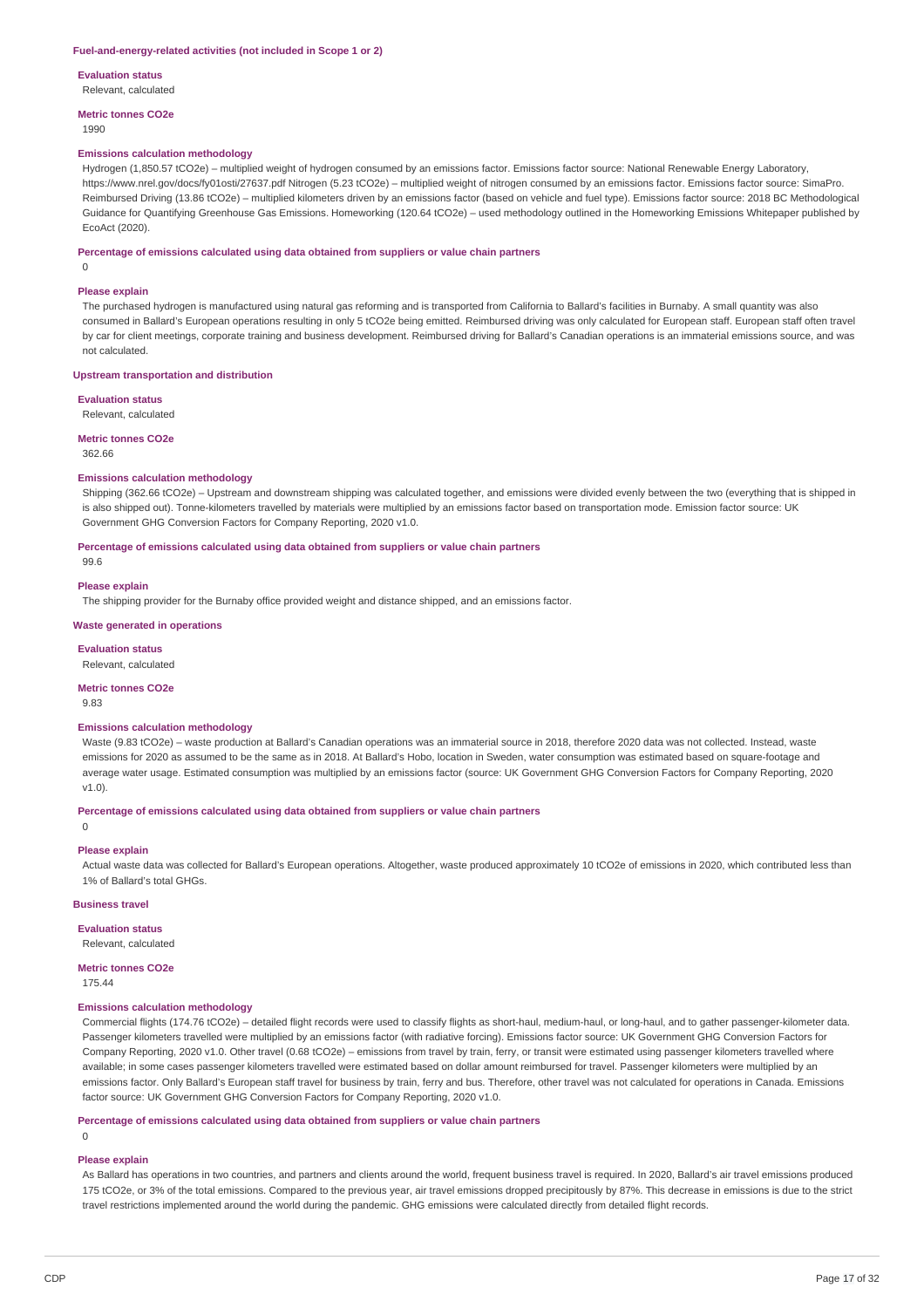#### **Employee commuting**

# **Evaluation status**

Relevant, calculated

# **Metric tonnes CO2e**

620

#### **Emissions calculation methodology**

Data was collected through an online employee survey, and findings were extrapolated to include staff who did not complete the survey. Kilometers/passenger kilometers travelled were multiplied by an emissions factors. Emissions factor Source: 2018 BC Methodological Guidance for Quantifying Greenhouse Gas Emissions

**Percentage of emissions calculated using data obtained from suppliers or value chain partners**

0

#### **Please explain**

Emissions were quantified using data collected through an online survey, and extrapolated to include staff who did not complete the survey.

#### **Upstream leased assets**

**Evaluation status**

#### Not evaluated

**Metric tonnes CO2e** <Not Applicable>

# **Emissions calculation methodology**

<Not Applicable>

**Percentage of emissions calculated using data obtained from suppliers or value chain partners**

<Not Applicable>

#### **Please explain**

Not applicable to Ballard's operations.

**Downstream transportation and distribution**

**Evaluation status** Relevant, calculated

**Metric tonnes CO2e** 362.66

### **Emissions calculation methodology**

Shipping (362.66 tCO2e) – Upstream and downstream shipping was calculated together, and emissions were divided evenly between the two (everything that is shipped in is also shipped out). Tonne-kilometers travelled by materials were multiplied by an emissions factor based on transportation mode. Emission factor source: UK Government GHG Conversion Factors for Company Reporting, 2020 v1.0.

#### **Percentage of emissions calculated using data obtained from suppliers or value chain partners**

99.6

#### **Please explain**

The shipping provider for the Burnaby office provided weight and distance shipped, and an emissions factor.

### **Processing of sold products**

**Evaluation status** Relevant, not yet calculated

**Metric tonnes CO2e** <Not Applicable>

### **Emissions calculation methodology**

<Not Applicable>

**Percentage of emissions calculated using data obtained from suppliers or value chain partners** <Not Applicable>

### **Please explain**

Still developing processes for data collection and analysis.

# **Use of sold products**

**Evaluation status** Relevant, not yet calculated

# **Metric tonnes CO2e**

<Not Applicable>

# **Emissions calculation methodology**

<Not Applicable>

**Percentage of emissions calculated using data obtained from suppliers or value chain partners**

# <Not Applicable>

**Please explain**

Still developing processes for data collection and analysis.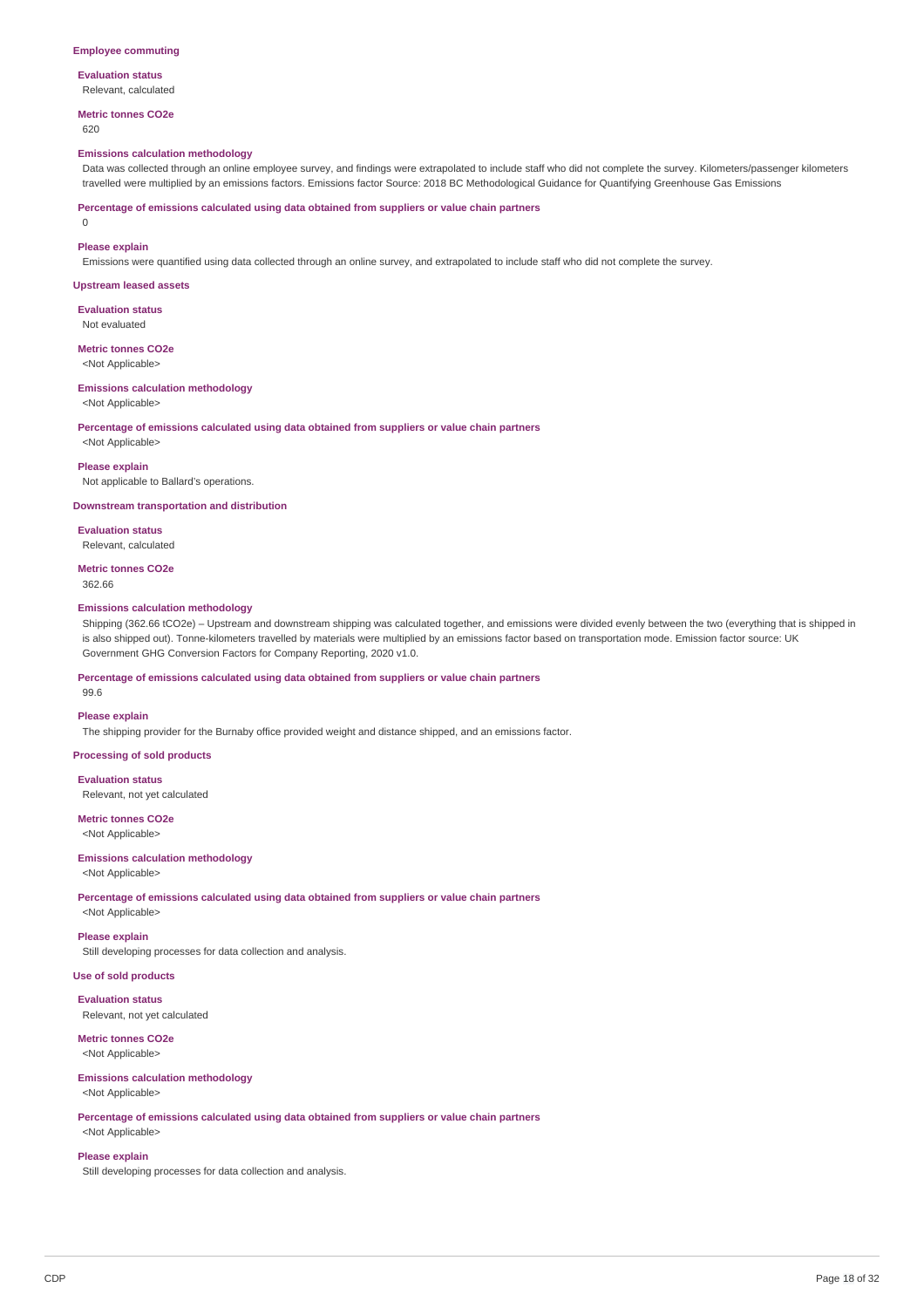#### **End of life treatment of sold products**

**Evaluation status** Relevant, not yet calculated

**Metric tonnes CO2e** <Not Applicable>

#### **Emissions calculation methodology**

<Not Applicable>

### **Percentage of emissions calculated using data obtained from suppliers or value chain partners** <Not Applicable>

**Please explain**

Still developing processes for data collection and analysis.

#### **Downstream leased assets**

**Evaluation status** Not relevant, explanation provided

**Metric tonnes CO2e** <Not Applicable>

### **Emissions calculation methodology**

<Not Applicable>

**Percentage of emissions calculated using data obtained from suppliers or value chain partners** <Not Applicable>

**Please explain** Not applicable to Ballard's operations.

#### **Franchises**

**Evaluation status** Not relevant, explanation provided

**Metric tonnes CO2e** <Not Applicable>

### **Emissions calculation methodology**

<Not Applicable>

**Percentage of emissions calculated using data obtained from suppliers or value chain partners** <Not Applicable>

**Please explain** Ballard does not have Franchises

# **Investments**

**Evaluation status** Not relevant, explanation provided

**Metric tonnes CO2e** <Not Applicable>

#### **Emissions calculation methodology**

<Not Applicable>

**Percentage of emissions calculated using data obtained from suppliers or value chain partners** <Not Applicable>

**Please explain** Not applicable to Ballard's operations.

### **Other (upstream)**

**Evaluation status** Not evaluated

**Metric tonnes CO2e** <Not Applicable>

# **Emissions calculation methodology** <Not Applicable>

**Percentage of emissions calculated using data obtained from suppliers or value chain partners** <Not Applicable>

**Please explain**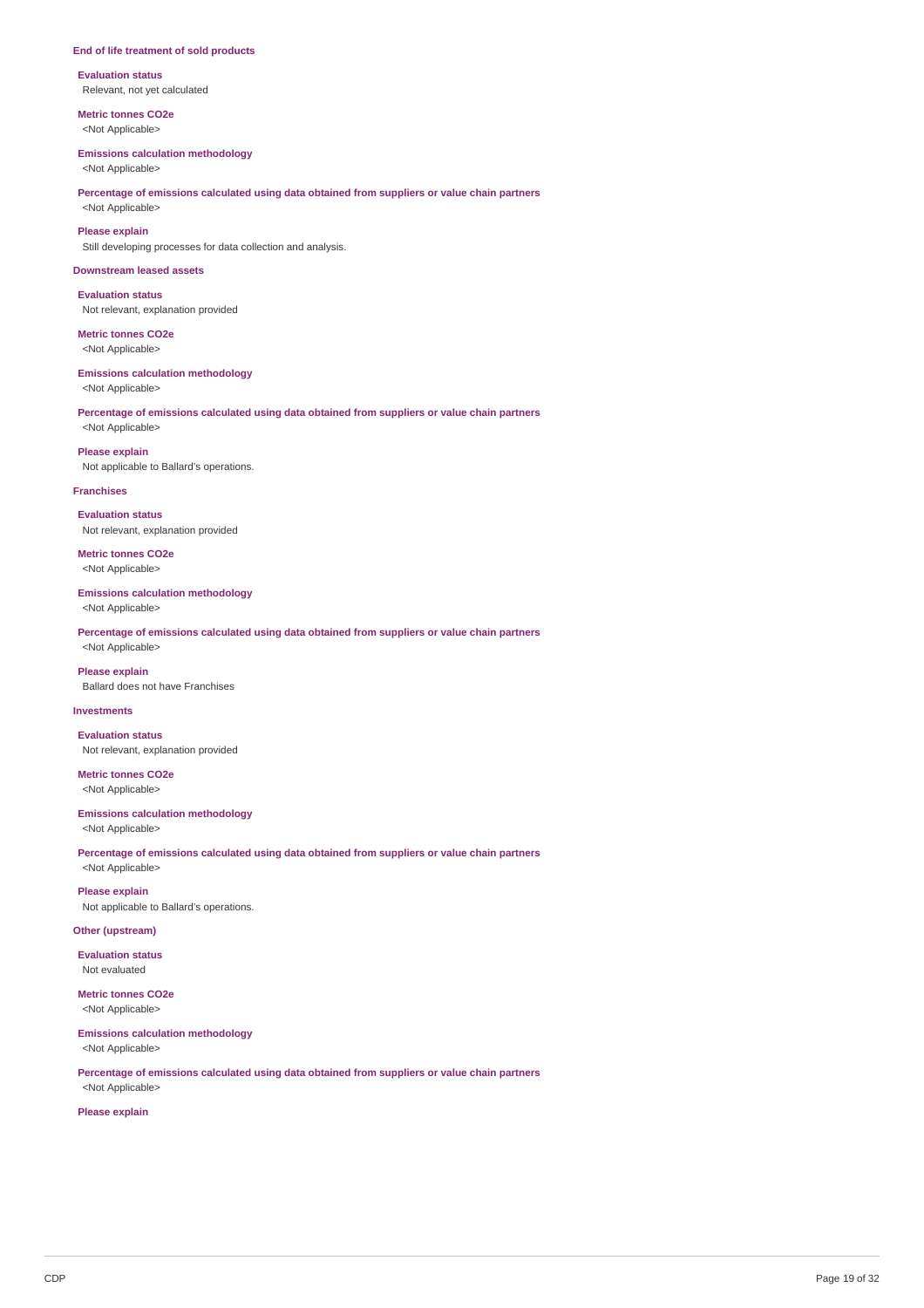#### **Other (downstream)**

**Evaluation status** Not evaluated

# **Metric tonnes CO2e**

<Not Applicable>

# **Emissions calculation methodology**

<Not Applicable>

### **Percentage of emissions calculated using data obtained from suppliers or value chain partners**

<Not Applicable> **Please explain**

### C-CG6.6

**(C-CG6.6) Does your organization assess the life cycle emissions of any of its products or services?**

|       | Assessment of life cycle emissions | <b>Comment</b> |
|-------|------------------------------------|----------------|
| Row 1 | 'Yes<br>___                        |                |

#### C-CG6.6a

(C-CG6.6a) Provide details of how your organization assesses the life cycle emissions of its products or services.

|       | <b>IProducts/services assessed</b> | Life cycle stage(s) most commonly covered | Methodologies/standards/tools applied | <b>Comment</b> |
|-------|------------------------------------|-------------------------------------------|---------------------------------------|----------------|
| Row 1 | On a case-bv-case basis            | . Cradle-to-gate                          | ISO 14040 & 14044                     |                |

# C6.7

**(C6.7) Are carbon dioxide emissions from biogenic carbon relevant to your organization?** No

### C6.10

(C6.10) Describe your gross global combined Scope 1 and 2 emissions for the reporting year in metric tons CO2e per unit currency total revenue and provide any **additional intensity metrics that are appropriate to your business operations.**

#### **Intensity figure** 0.000016173

**Metric numerator (Gross global combined Scope 1 and 2 emissions, metric tons CO2e)** 1680

**Metric denominator**

unit total revenue

**Metric denominator: Unit total** 103877000

**Scope 2 figure used** Location-based

**% change from previous year** 16.87

**Direction of change** Increased

#### **Reason for change**

2% decrease in revenue from 2019 to 2020. 15% increase in Scope 1 & Scope 2 emissions. In 2020, Ballard Canada's stationary combustion emissions released 1,274 tCO2e, or 24% of total GHGs, making it the second largest source of emissions for Ballard. This is an increase in emissions from 2019, which produced 1,139 tCO2e. These emissions came from the combustion of natural gas for heating of Ballard's five buildings in Burnaby, which together consumed 25,173 GJs of natural gas.

### C7. Emissions breakdowns

C7.1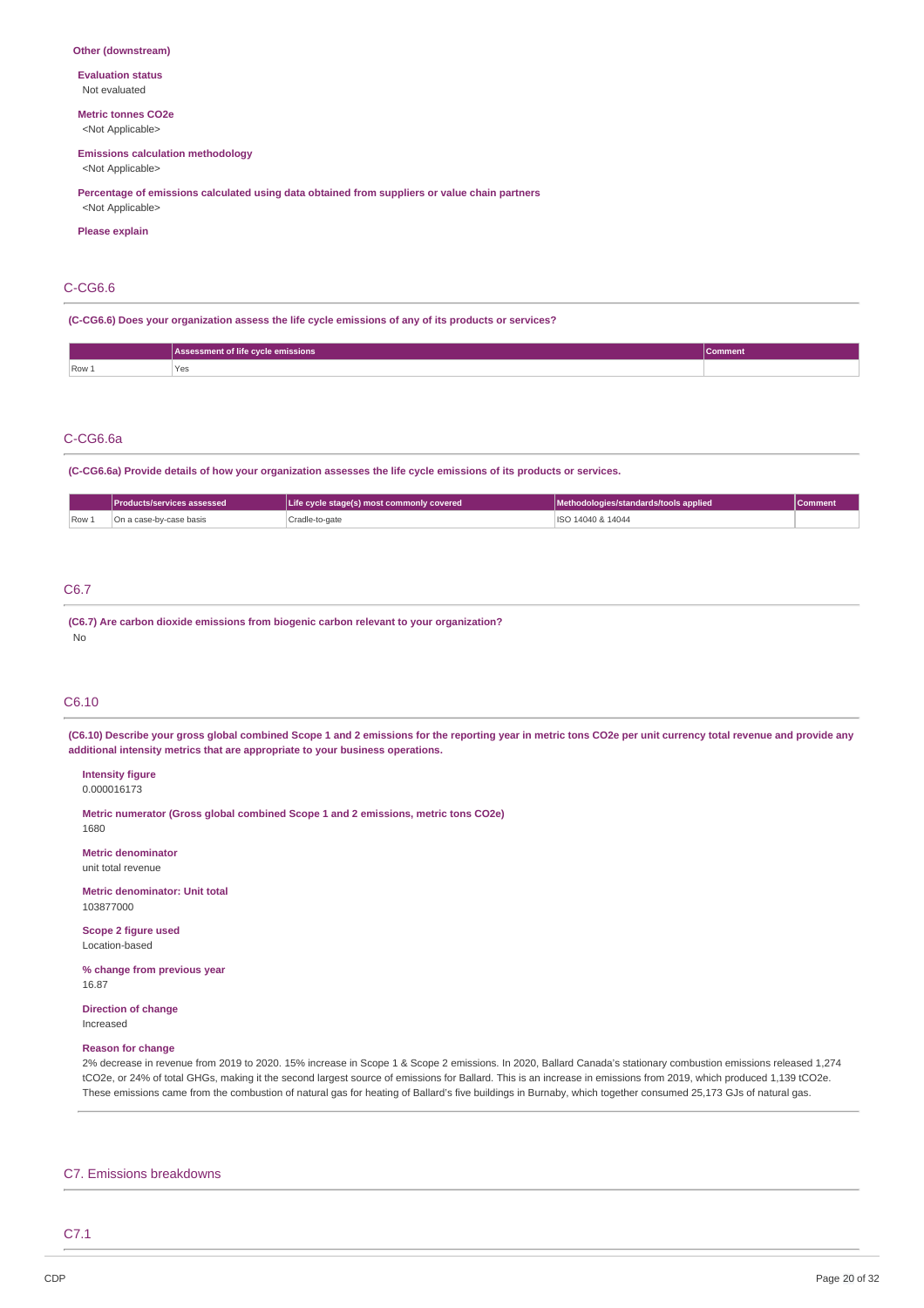# C7.2

## **(C7.2) Break down your total gross global Scope 1 emissions by country/region.**

| Country/Region | Scope 1 emissions (metric tons CO2e) |
|----------------|--------------------------------------|
| Canada         | 1275                                 |
| Denmark        | 120                                  |

### C7.3

**(C7.3) Indicate which gross global Scope 1 emissions breakdowns you are able to provide.** By business division

# C7.3a

### **(C7.3a) Break down your total gross global Scope 1 emissions by business division.**

| <b>Business division</b>                                                                                                                                                                                                                                       | Scope 1 emissions (metric<br>ton CO2e) |
|----------------------------------------------------------------------------------------------------------------------------------------------------------------------------------------------------------------------------------------------------------------|----------------------------------------|
| Ballard's corporate headquarters are located in Vancouver, Canada. Inspired by our natural surroundings and the commitment of the local community to protect our environment,<br>Ballard has made it our mission to deliver innovative clean energy solutions. | 1275                                   |
| Ballard Power Systems Europe A/S is recognized as one of the leading players in the commercial application of fuel cell solutions. Founded in January 2007, Ballard Power Systems 120<br>Europe A/S is a wholly owned subsidiary of Ballard Power Systems Inc. |                                        |

# C7.5

#### **(C7.5) Break down your total gross global Scope 2 emissions by country/region.**

|         | Country/Region Scope 2, location-based<br>(metric tons CO2e) | Scope 2. market-based<br>( <i>I</i> metric tons CO <sub>2</sub> e) | Purchased and consumed electricity,<br>heat, steam or cooling (MWh) | Purchased and consumed low-carbon electricity, heat, steam or cooling<br>accounted for in Scope 2 market-based approach (MWh) |
|---------|--------------------------------------------------------------|--------------------------------------------------------------------|---------------------------------------------------------------------|-------------------------------------------------------------------------------------------------------------------------------|
| Canada  | 270                                                          | 225                                                                | 21116                                                               |                                                                                                                               |
| Denmark | 16                                                           |                                                                    | 1045                                                                |                                                                                                                               |

# C7.6

**(C7.6) Indicate which gross global Scope 2 emissions breakdowns you are able to provide.** By business division

## C7.6a

# **(C7.6a) Break down your total gross global Scope 2 emissions by business division.**

| <b>Business division</b>                                                                                                                                                                                                                                       | Scope 2, location-based<br>(metric tons CO2e) | Scope 2, market-based<br>(metric tons CO2e) |
|----------------------------------------------------------------------------------------------------------------------------------------------------------------------------------------------------------------------------------------------------------------|-----------------------------------------------|---------------------------------------------|
| Ballard's corporate headquarters are located in Vancouver, Canada. Inspired by our natural surroundings and the commitment of the local community to<br>protect our environment, Ballard has made it our mission to deliver innovative clean energy solutions. | 270                                           | 225                                         |
| Ballard Power Systems Europe A/S is recognized as one of the leading players in the commercial application of fuel cell solutions. Founded in January<br>2007, Ballard Power Systems Europe A/S is a wholly owned subsidiary of Ballard Power Systems Inc.     | 16                                            |                                             |

# C7.9

(C7.9) How do your gross global emissions (Scope 1 and 2 combined) for the reporting year compare to those of the previous reporting year? Increased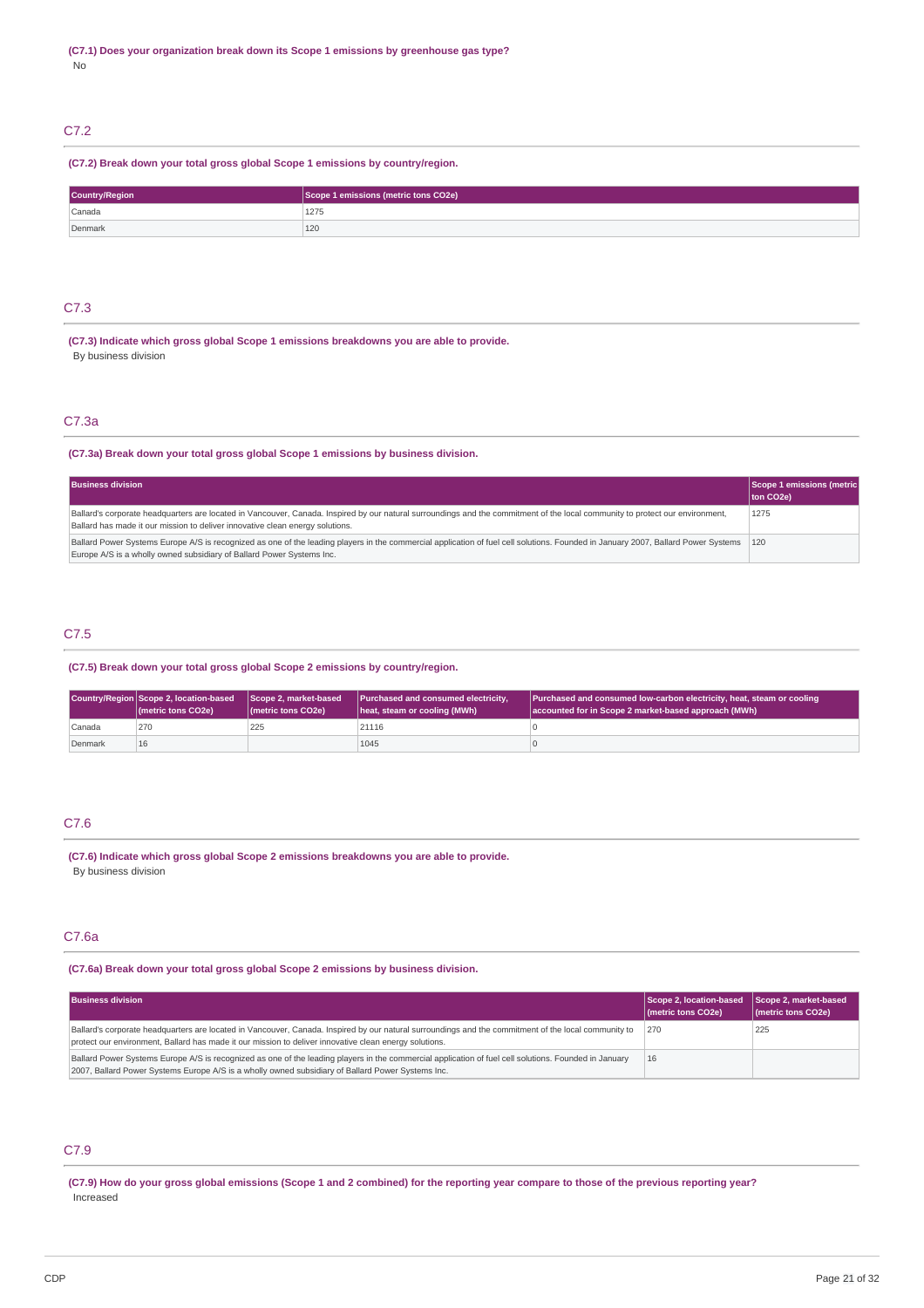## C7.9a

(C7.9a) Identify the reasons for any change in your gross global emissions (Scope 1 and 2 combined), and for each of them specify how your emissions compare **to the previous year.**

|                                              | Change in<br>emissions (metric<br>tons CO2e) | of<br>change              | Direction Emissions<br>value<br>(percentage) | Please explain calculation                                                                                                                                                                                                                                                           |
|----------------------------------------------|----------------------------------------------|---------------------------|----------------------------------------------|--------------------------------------------------------------------------------------------------------------------------------------------------------------------------------------------------------------------------------------------------------------------------------------|
| Change in<br>renewable energy<br>consumption | 78                                           | Increased 37              |                                              | Company planning for future growth resulted in a total increase in electric consumption. We increased the number of test stations available<br>for product development, as well as increased efficiencies in operations by upgrading process from fully manual to automated systems. |
| Other emissions<br>reduction activities      | $\overline{0}$                               | N <sub>o</sub><br>change  | lo.                                          |                                                                                                                                                                                                                                                                                      |
| Divestment                                   | $\overline{0}$                               | <b>No</b><br>change       | $\circ$                                      |                                                                                                                                                                                                                                                                                      |
| Acquisitions                                 | $\overline{0}$                               | N <sub>o</sub><br>change  | lo.                                          |                                                                                                                                                                                                                                                                                      |
| Mergers                                      | $\overline{0}$                               | N <sub>o</sub><br>change  | lo.                                          |                                                                                                                                                                                                                                                                                      |
| Change in output                             |                                              | $<$ Not<br>Applicabl<br>e |                                              |                                                                                                                                                                                                                                                                                      |
| Change in<br>methodology                     | $\overline{0}$                               | <b>No</b><br>change       |                                              |                                                                                                                                                                                                                                                                                      |
| Change in boundary 0                         |                                              | N <sub>o</sub><br>change  |                                              |                                                                                                                                                                                                                                                                                      |
| Change in physical<br>operating conditions   |                                              | $<$ Not<br>Applicabl<br>e |                                              |                                                                                                                                                                                                                                                                                      |
| Unidentified                                 |                                              | $<$ Not<br>Applicabl<br>e |                                              |                                                                                                                                                                                                                                                                                      |
| Other                                        |                                              | $<$ Not<br>Applicabl<br>e |                                              |                                                                                                                                                                                                                                                                                      |

# C7.9b

(C7.9b) Are your emissions performance calculations in C7.9 and C7.9a based on a location-based Scope 2 emissions figure or a market-based Scope 2 **emissions figure?**

Location-based

# C-CG7.10

(C-CG7.10) How do your total Scope 3 emissions for the reporting year compare to those of the previous reporting year? Decreased

# C-CG7.10a

(C-CG7.10a) For each Scope 3 category calculated in C6.5, specify how your emissions compare to the previous year and identify the reason for any change.

**Purchased goods and services**

**Direction of change** First year of reporting this category

**Primary reason for change** <Not Applicable>

**Change in emissions in this category (metric tons CO2e)** <Not Applicable>

**% change in emissions in this category** <Not Applicable>

**Please explain** <Not Applicable>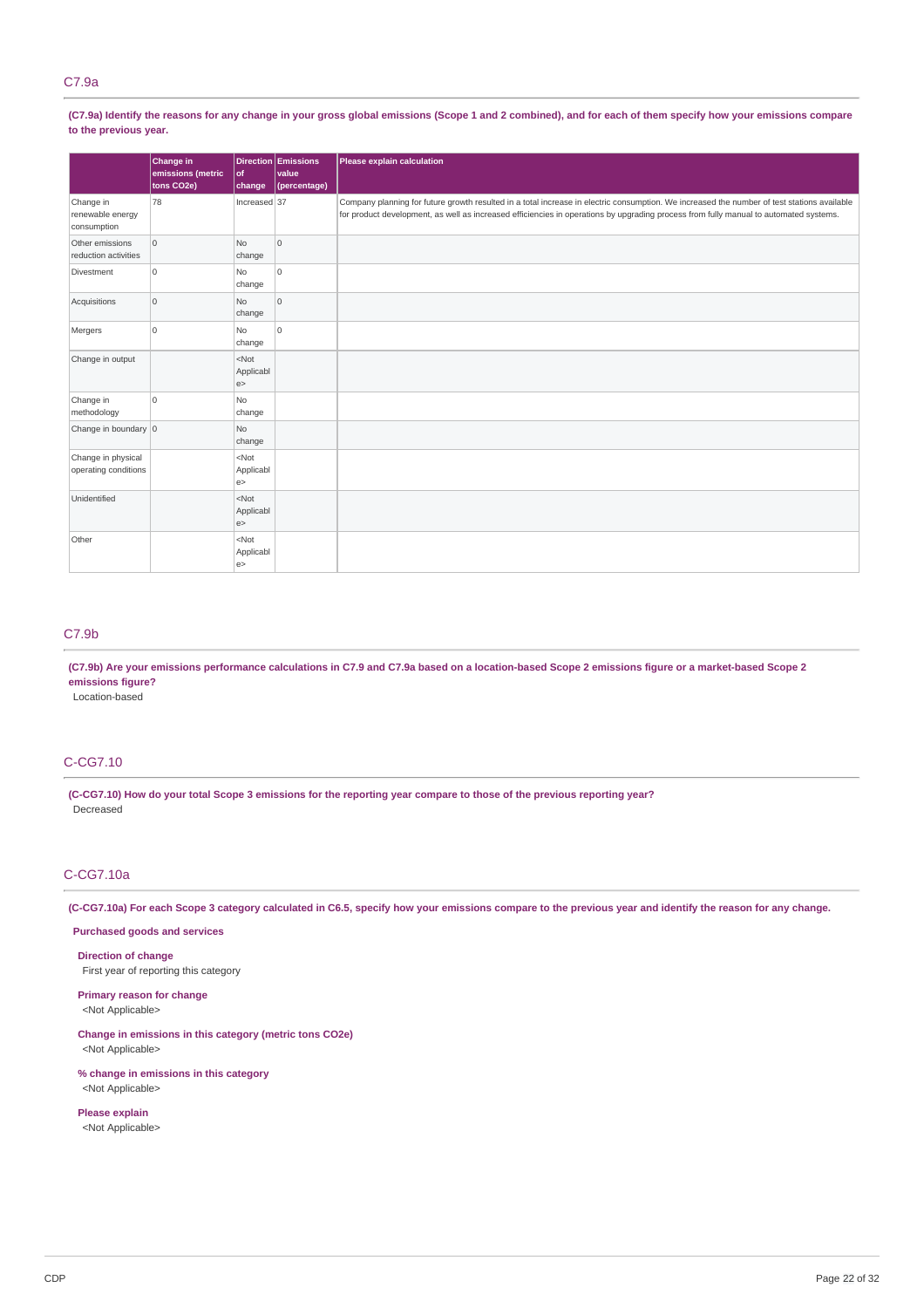#### **Fuel and energy-related activities (not included in Scopes 1 or 2)**

**Direction of change** Increased

#### **Primary reason for change**

Change in output

### **Change in emissions in this category (metric tons CO2e)**

423

### **% change in emissions in this category**

 $30$ 

### **Please explain**

In 2020, company growth resulted in a total increase in electric consumption. We invested in our future , upgraded manual process and introduced automation.

#### **Upstream transportation and distribution**

**Direction of change** Increased

### **Primary reason for change**

Change in methodology

#### **Change in emissions in this category (metric tons CO2e)**

102

#### **% change in emissions in this category**

14

#### **Please explain**

Increase in air freight frequency due to increased customer shipments inside of standard shipping lead times due to supplied components delays through impact of COVID

#### **Waste generated in operations**

**Direction of change**

No change

**Primary reason for change**

<Not Applicable>

# **Change in emissions in this category (metric tons CO2e)**

<Not Applicable>

### **% change in emissions in this category**

<Not Applicable>

### **Please explain**

As waste was an immaterial emissions source for Ballard's Canadian operations in 2018 and 2019, data for 2020 was not collected. Instead, waste production data from the previous year was extrapolated based on the number of employees in 2020. Actual waste data was collected for Ballard's European operations. Altogether, waste produced approximately 10 tCO2e of emissions in 2020, which contributed less than 1% of Ballard's total GHGs.

#### **Business travel**

**Direction of change** Decreased

#### **Primary reason for change**

Change in physical operating conditions

#### **Change in emissions in this category (metric tons CO2e)**

1217

**% change in emissions in this category** 87

#### **Please explain**

Compared to the previous year, air travel emissions dropped precipitously. This decrease in emissions is due to the strict travel restrictions implemented at Ballard during the pandemic. GHG emissions were calculated directly from detailed flight records.

### **Employee commuting**

**Direction of change**

Decreased

### **Primary reason for change**

Change in physical operating conditions

### **Change in emissions in this category (metric tons CO2e)**

368

#### **% change in emissions in this category**

37

# **Please explain**

In 2020, the average commute distance (roundtrip) of Ballard Canada and Ballard Europe's employees was 14 km and 23 km, respectively. This is significantly lower than in 2019, due to a larger number of employees working from home, because of pandemic safety precautions.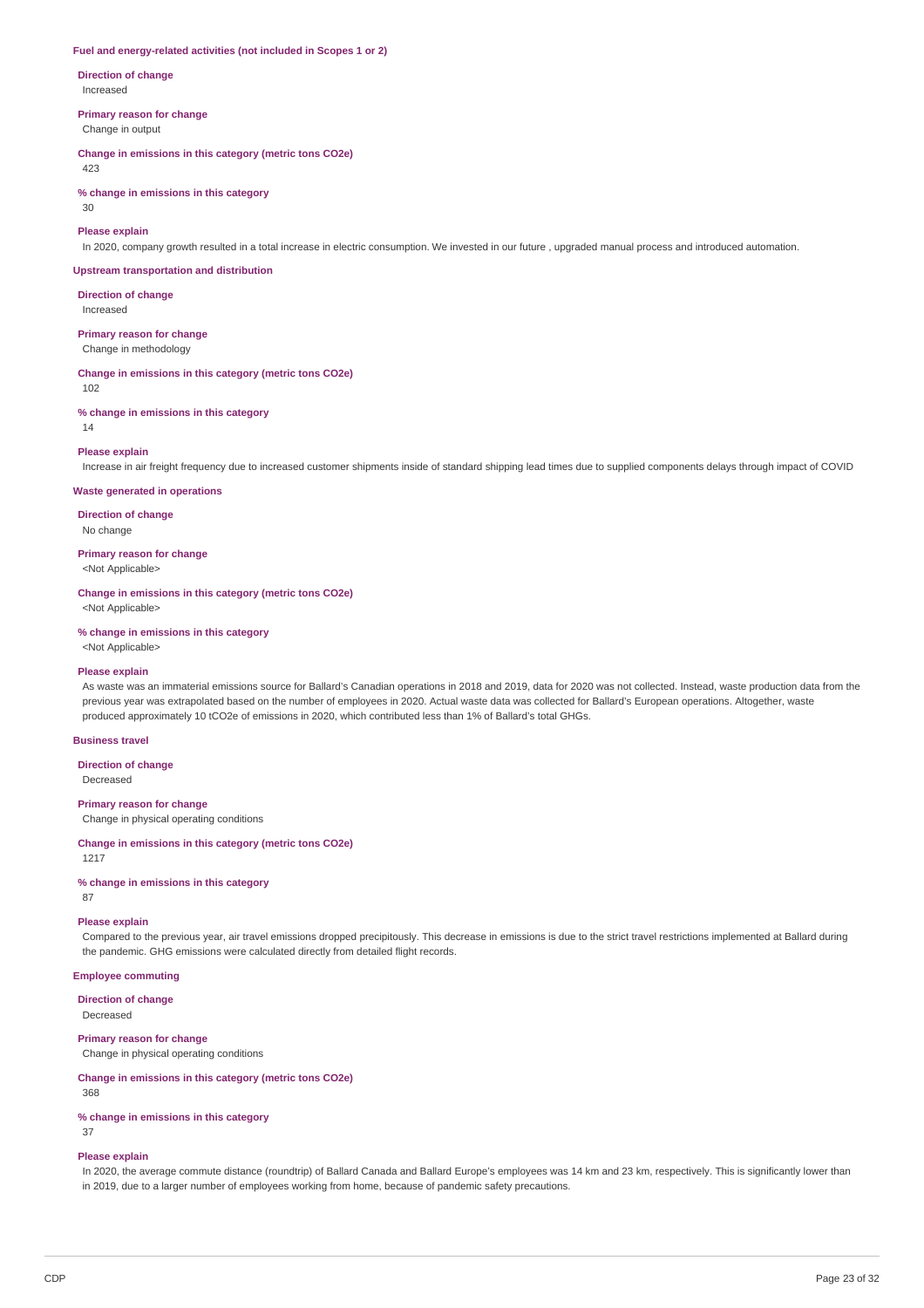#### **Downstream transportation and distribution**

**Direction of change** Increased

#### **Primary reason for change**

Change in methodology

**Change in emissions in this category (metric tons CO2e)**

102

**% change in emissions in this category**

### 14

## **Please explain**

Increase in air freight shipment due to extended supplier and shipping lead times due to COVID

### C8. Energy

# C8.1

**(C8.1) What percentage of your total operational spend in the reporting year was on energy?** More than 0% but less than or equal to 5%

# C8.2

**(C8.2) Select which energy-related activities your organization has undertaken.**

|                                                    | Indicate whether your organization undertook this energy-related activity in the reporting year |
|----------------------------------------------------|-------------------------------------------------------------------------------------------------|
| Consumption of fuel (excluding feedstocks)         | Yes                                                                                             |
| Consumption of purchased or acquired electricity   | Yes                                                                                             |
| Consumption of purchased or acquired heat          | l No                                                                                            |
| Consumption of purchased or acquired steam         | N <sub>o</sub>                                                                                  |
| Consumption of purchased or acquired cooling       | No.                                                                                             |
| Generation of electricity, heat, steam, or cooling | No                                                                                              |

# C8.2a

### **(C8.2a) Report your organization's energy consumption totals (excluding feedstocks) in MWh.**

|                                                         | <b>Heating value</b>              |                           | MWh from renewable sources IMWh from non-renewable sources | Total (renewable and non-renewable) MWh |
|---------------------------------------------------------|-----------------------------------|---------------------------|------------------------------------------------------------|-----------------------------------------|
| Consumption of fuel (excluding feedstock)               | LHV (lower heating value) 3426.08 |                           | 7273.42                                                    | 10699.5                                 |
| Consumption of purchased or acquired electricity        | <not applicable=""></not>         | 20064                     | 1056                                                       | 21120                                   |
| Consumption of purchased or acquired heat               | <not applicable=""></not>         | <not applicable=""></not> | <not applicable=""></not>                                  | <not applicable=""></not>               |
| Consumption of purchased or acquired steam              | <not applicable=""></not>         | <not applicable=""></not> | <not applicable=""></not>                                  | <not applicable=""></not>               |
| Consumption of purchased or acquired cooling            | <not applicable=""></not>         | <not applicable=""></not> | <not applicable=""></not>                                  | <not applicable=""></not>               |
| Consumption of self-generated non-fuel renewable energy | <not applicable=""></not>         | <not applicable=""></not> | <not applicable=""></not>                                  | <not applicable=""></not>               |
| Total energy consumption                                | <not applicable=""></not>         | 20064                     | 1056                                                       | 21120                                   |

# C8.2b

**(C8.2b) Select the applications of your organization's consumption of fuel.**

|                                                         | Indicate whether your organization undertakes this fuel application |
|---------------------------------------------------------|---------------------------------------------------------------------|
| Consumption of fuel for the generation of electricity   | l No                                                                |
| Consumption of fuel for the generation of heat          | Yes                                                                 |
| Consumption of fuel for the generation of steam         | l No                                                                |
| Consumption of fuel for the generation of cooling       | No                                                                  |
| Consumption of fuel for co-generation or tri-generation | l No                                                                |

### C8.2c

**(C8.2c) State how much fuel in MWh your organization has consumed (excluding feedstocks) by fuel type.**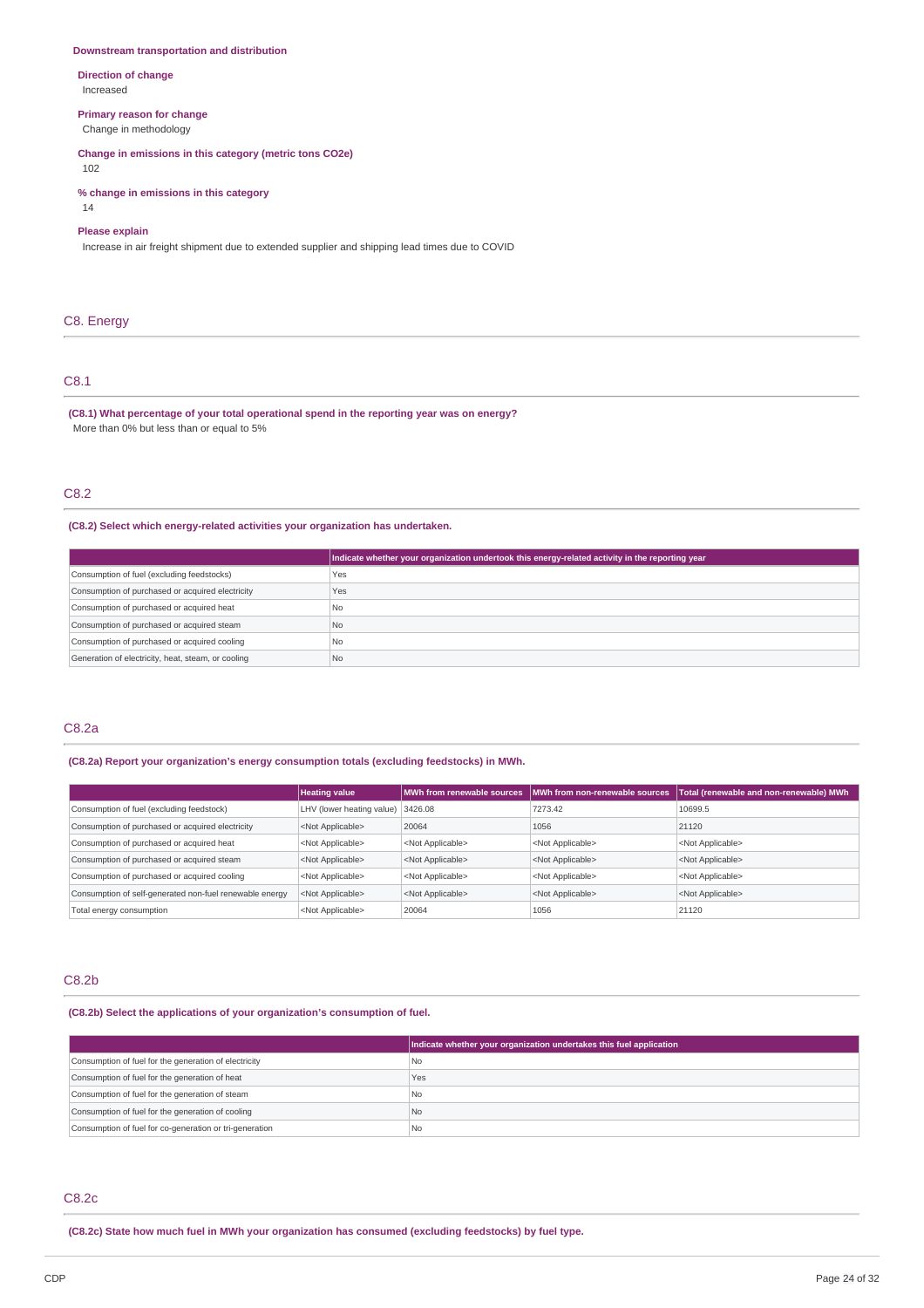#### **Fuels (excluding feedstocks)** Natural Gas

**Heating value** LHV (lower heating value)

### **Total fuel MWh consumed by the organization** 6992.4

**MWh fuel consumed for self-generation of electricity** <Not Applicable>

**MWh fuel consumed for self-generation of heat** <Not Applicable>

**MWh fuel consumed for self-generation of steam** <Not Applicable>

**MWh fuel consumed for self-generation of cooling** <Not Applicable>

**MWh fuel consumed for self-cogeneration or self-trigeneration** <Not Applicable>

**Emission factor** 50.609

**Unit** kg CO2e per GJ

#### **Emissions factor source**

NIR (Part 2) 1990-2018: Greenhouse Gas Emission Sources and Sinks in Canada (2020); Calculated by converting m3 to GJ of natural gas

#### **Comment**

Canada Operations: 50.609 kg CO2e/GJ - NIR (Part 2) 1990-2018: Greenhouse Gas Emission Sources and Sinks in Canada (2020) Denmark Operations: 51.800 kg CO2e/GJ - Danish Energy Agency, Energy Statistics 2016 (pg. 39)

**Fuels (excluding feedstocks)** Diesel

**Heating value**

LHV (lower heating value)

**Total fuel MWh consumed by the organization** 244.6

**MWh fuel consumed for self-generation of electricity** <Not Applicable>

**MWh fuel consumed for self-generation of heat** <Not Applicable>

**MWh fuel consumed for self-generation of steam** <Not Applicable>

**MWh fuel consumed for self-generation of cooling** <Not Applicable>

**MWh fuel consumed for self-cogeneration or self-trigeneration** <Not Applicable>

**Emission factor** 2.6417

**Unit** kg CO2e per liter

# **Emissions factor source**

2018 BC Methodological Guidance for Quantifying Greenhouse Gas Emissions; Table 7 - Fleet Fuels (Standard Mixes)

**Comment**

Emissions Factor for a Light Duty Vehicle

**Fuels (excluding feedstocks)** Petrol

**Heating value** LHV (lower heating value)

**Total fuel MWh consumed by the organization** 36.42

**MWh fuel consumed for self-generation of electricity** <Not Applicable>

**MWh fuel consumed for self-generation of heat** <Not Applicable>

**MWh fuel consumed for self-generation of steam** <Not Applicable>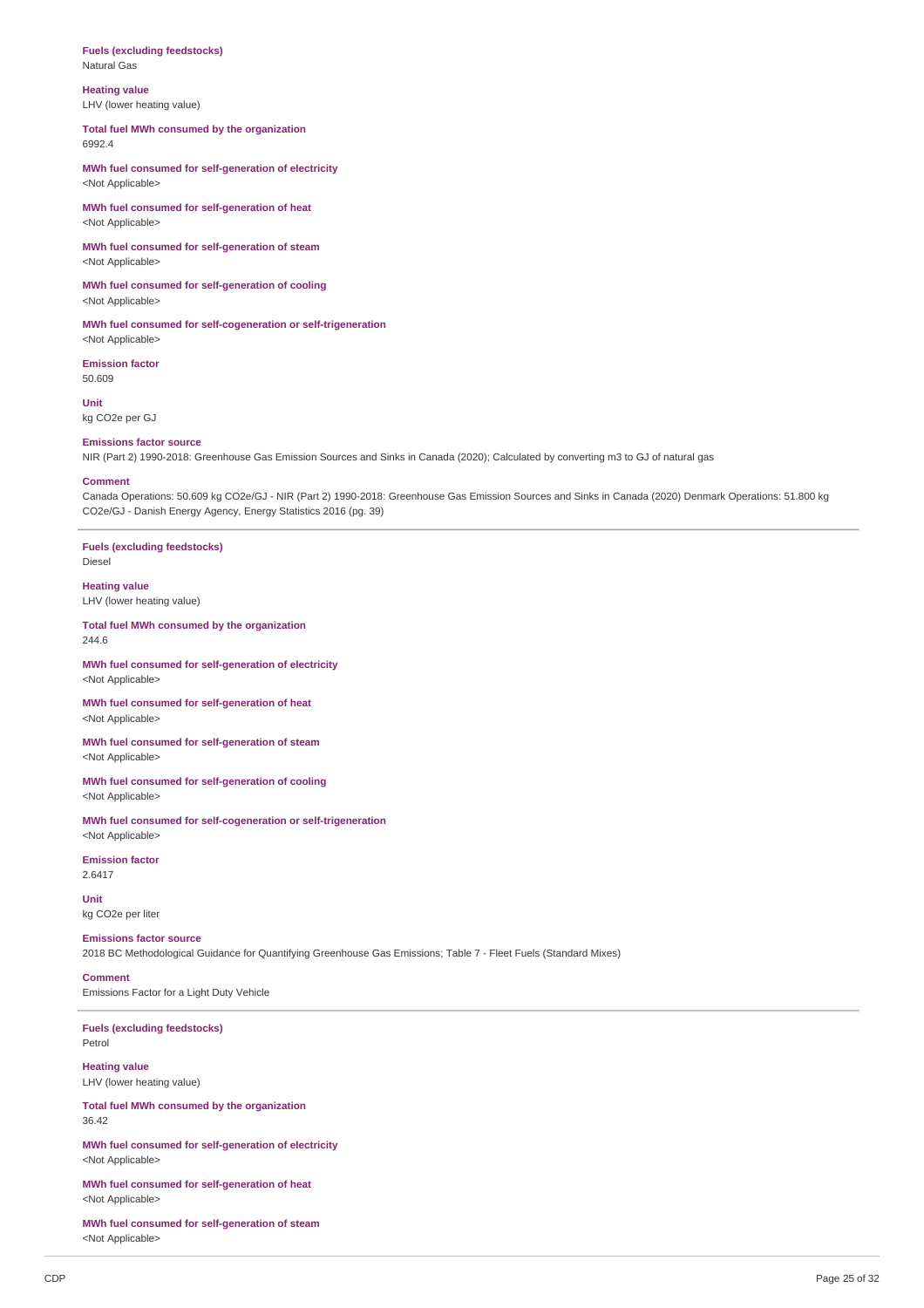# **MWh fuel consumed for self-generation of cooling**

<Not Applicable>

#### **MWh fuel consumed for self-cogeneration or self-trigeneration** <Not Applicable>

**Emission factor**

2.331

**Unit** kg CO2e per liter

**Emissions factor source**

2018 BC Methodological Guidance for Quantifying Greenhouse Gas Emissions; Table 7 - Fleet Fuels (Standard Mixes)

#### **Comment**

Emissions Factor for a Light Duty Vehicle

**Fuels (excluding feedstocks)** Wood Chips

### **Heating value** LHV (lower heating value)

**Total fuel MWh consumed by the organization** 3426.08

**MWh fuel consumed for self-generation of electricity** <Not Applicable>

**MWh fuel consumed for self-generation of heat** <Not Applicable>

**MWh fuel consumed for self-generation of steam** <Not Applicable>

**MWh fuel consumed for self-generation of cooling** <Not Applicable>

**MWh fuel consumed for self-cogeneration or self-trigeneration** <Not Applicable>

**Emission factor** 58.4

**Unit**

kg CO2e per metric ton

### **Emissions factor source**

UK Government GHG Conversion Factors for Company Reporting, 2020 v1.0; Tab: Bioenergy

#### **Comment**

#### C8.2e

(C8.2e) Provide details on the electricity, heat, steam, and/or cooling amounts that were accounted for at a zero emission factor in the market-based Scope 2 **figure reported in C6.3.**

#### **Sourcing method**

Other, please specify (BC Hydro is the sole energy provider for Ballard's Canadian facilities. BC Hydro is a Provincial Crown corporation that services the province.)

**Low-carbon technology type**

Hydropower

**Country/area of consumption of low-carbon electricity, heat, steam or cooling** Canada

#### **MWh consumed accounted for at a zero emission factor** 0

### **Comment**

BC Hydro is the sole energy provider for Ballard's Canadian facilities. BC Hydro is a Provincial Crown corporation that services the province, generating electricity mainly from hydropower. The emissions factor for BC Hydro is 10.67 tCO2e/GWh (2018 B.C. Methodological Guidance for Quantifying Greenhouse Gas Emissions). In 2020, Ballard's Canadian facilities consumed 21,115.7 MWh of energy at 10.67 tCO2e/GWh. Ballard's European facilities used a location-based emissions factor for reporting electricity emissions in Scope 2.

### C-CG8.5

**(C-CG8.5) Does your organization measure the efficiency of any of its products or services?**

|         | Measurement of product/service efficiency | <b>Comment</b> |
|---------|-------------------------------------------|----------------|
| $Row_1$ | Yes<br>$\sim$ $\sim$ $\sim$               |                |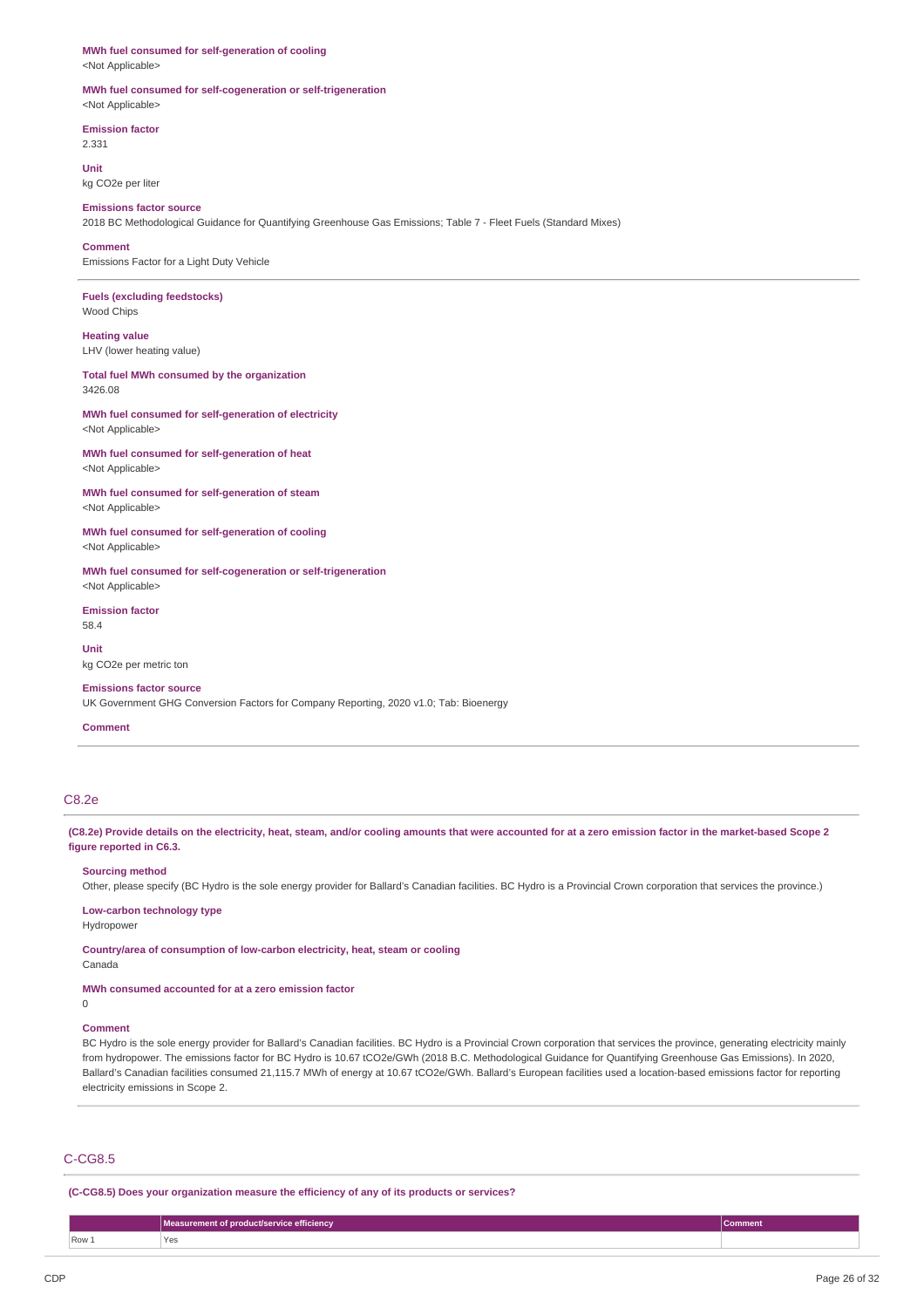# C-CG8.5a

(C-CG8.5a) Provide details of the metrics used to measure the efficiency of your organization's products or services.

**Category of product or service** Batteries (including fuel cells)

#### **Product or service (optional)**

Overall Fuel Cell Availability, 152 buses including two generations of the product in Europe and US.

**% of revenue from this product or service in the reporting year** 46.5

**Efficiency figure in the reporting year** 97.7

**Metric numerator** Other, please specify (Days in Service)

**Metric denominator** Other, please specify (All Calendar Days )

**Comment**

### C9. Additional metrics

# C9.1

**(C9.1) Provide any additional climate-related metrics relevant to your business.**

**Description** Energy usage

**Metric value** 286.09

**Metric numerator** TCO2e

**Metric denominator (intensity metric only)** # of employees

**% change from previous year**

2

**Direction of change** Increased

**Please explain**

Company growth resulted in an increase in electric consumption.

**Description** Waste

**Metric value** 9.83

**Metric numerator** tCo2e

**Metric denominator (intensity metric only)** # of employees

**% change from previous year** 0

**Direction of change** No change

#### **Please explain**

We are continuously improving our efforts to identify reusables and recyclables and minimize landfill waste as we grow our business.

C-CE9.6/C-CG9.6/C-CH9.6/C-CN9.6/C-CO9.6/C-EU9.6/C-MM9.6/C-OG9.6/C-RE9.6/C-ST9.6/C-TO9.6/C-TS9.6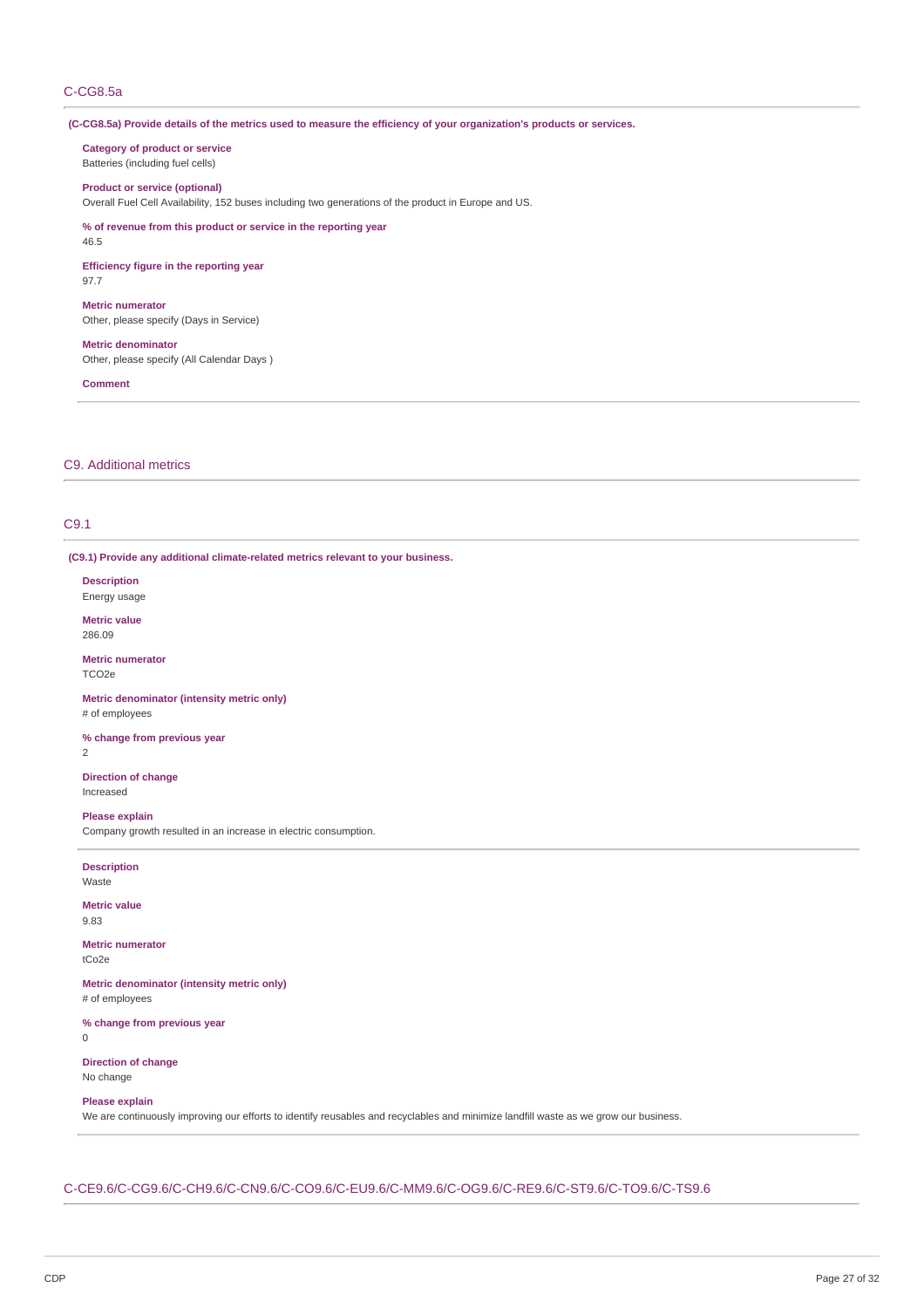#### **(C-CE9.6/C-CG9.6/C-CH9.6/C-CN9.6/C-CO9.6/C-EU9.6/C-MM9.6/C-OG9.6/C-RE9.6/C-ST9.6/C-TO9.6/C-TS9.6) Does your organization invest in research and development (R&D) of low-carbon products or services related to your sector activities?**

| Investment Comment |                                                                                                                                                                                              |
|--------------------|----------------------------------------------------------------------------------------------------------------------------------------------------------------------------------------------|
| lin low-           |                                                                                                                                                                                              |
| <b>carbon</b>      |                                                                                                                                                                                              |
| <b>R&amp;D</b>     |                                                                                                                                                                                              |
| Row Yes            | R&D investment was up 41% year-on-year to \$28.98 million USD in 2020. Research and product development activities occur in Canada and Denmark and are related to our next generation        |
|                    | fuel cell products including the launch of our FCgen®-HPS High-Power Density Fuel Cell Stack for light-medium-and heavy-duty vehicles, the launch of our FCwaveTM Fuel Cell Module for       |
|                    | marine applications, and on the ongoing improvement of all of our fuel cell products including our high performance fuel cell module, the FCmove™-HD, and our high performance liquid cooled |
|                    | fuel cell stack, the FCgen®-LCS.                                                                                                                                                             |

# C-CG9.6a

(C-CG9.6a) Provide details of your organization's investments in low-carbon R&D for capital goods products and services over the last three years.

#### **Technology area**

Electromobility components

# **Stage of development in the reporting year**

Applied research and development

#### **Average % of total R&D investment over the last 3 years** 81 - 100%

**R&D investment figure in the reporting year (optional)** 28980000

#### **Comment**

R&D investment was up 41% year-on-year to \$28.98 million USD in 2020. Research and product development activities occur in Canada and Denmark and are related to our next generation fuel cell products including the launch of our FCgen®-HPS High-Power Density Fuel Cell Stack for light-medium-and heavy-duty vehicles, the launch of our FCwaveTM Fuel Cell Module for marine applications, and on the ongoing improvement of all of our fuel cell products including our high performance fuel cell module, the FCmove™-HD, and our high performance liquid cooled fuel cell stack, the FCgen®-LCS.

# C10. Verification

# C10.1

**(C10.1) Indicate the verification/assurance status that applies to your reported emissions.**

|                                          | Verification/assurance status            |
|------------------------------------------|------------------------------------------|
| Scope 1                                  | No third-party verification or assurance |
| Scope 2 (location-based or market-based) | No third-party verification or assurance |
| Scope 3                                  | No third-party verification or assurance |

# C10.2

(C10.2) Do you verify any climate-related information reported in your CDP disclosure other than the emissions figures reported in C6.1, C6.3, and C6.5? No, we are waiting for more mature verification standards and/or processes

### C11. Carbon pricing

# C11.1

(C11.1) Are any of your operations or activities regulated by a carbon pricing system (i.e. ETS, Cap & Trade or Carbon Tax)? No, and we do not anticipate being regulated in the next three years

# C11.2

**(C11.2) Has your organization originated or purchased any project-based carbon credits within the reporting period?** No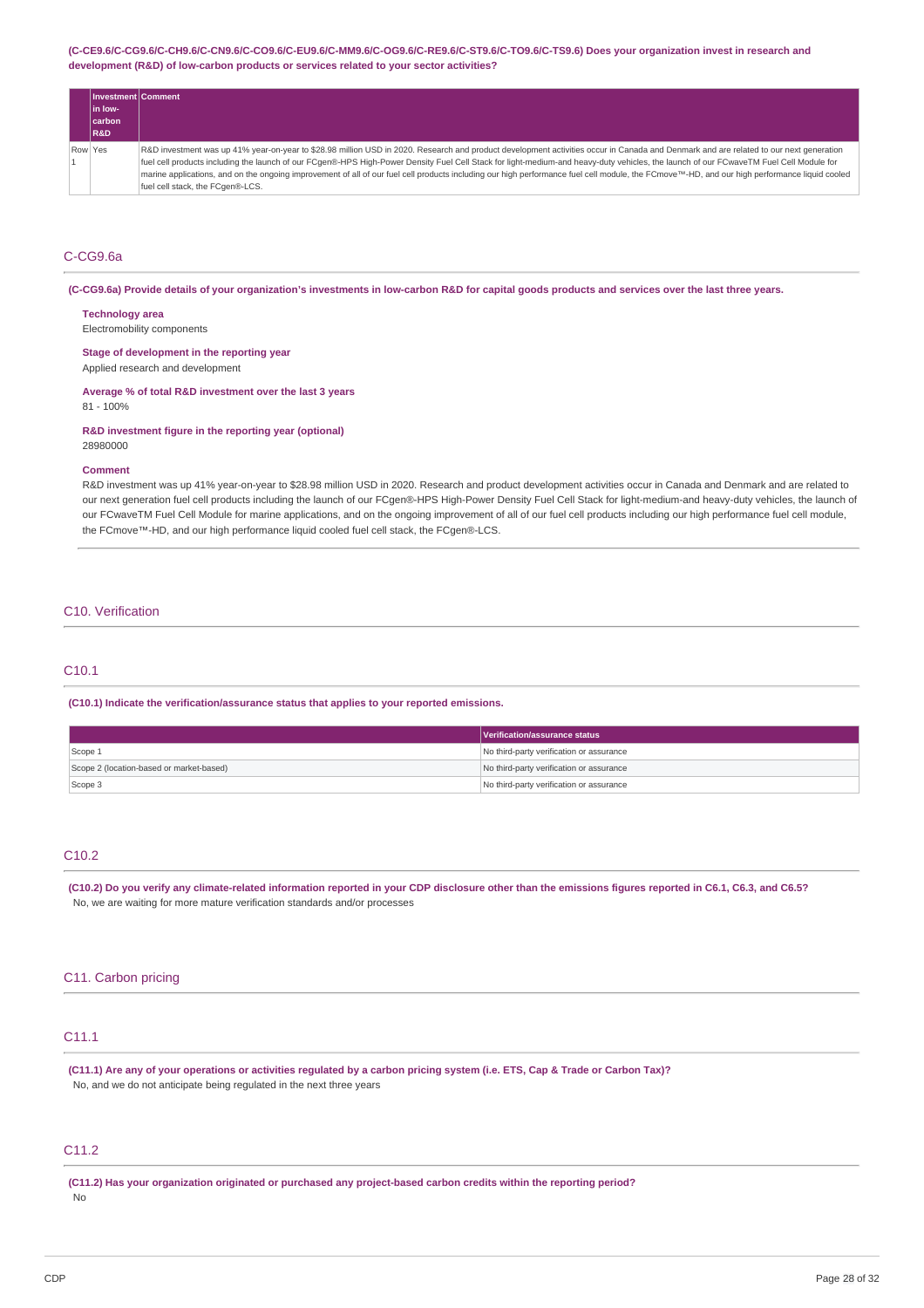**(C11.3) Does your organization use an internal price on carbon?** No, but we anticipate doing so in the next two years

#### C12. Engagement

## C<sub>12</sub>.1

**(C12.1) Do you engage with your value chain on climate-related issues?**

Yes, our customers

Yes, other partners in the value chain

## C12.1b

#### **(C12.1b) Give details of your climate-related engagement strategy with your customers.**

### **Type of engagement**

Education/information sharing

#### **Details of engagement**

Run an engagement campaign to education customers about your climate change performance and strategy

**% of customers by number**

100

**% of customer - related Scope 3 emissions as reported in C6.5**

 $29$ 

#### **Portfolio coverage (total or outstanding)**

<Not Applicable>

#### **Please explain the rationale for selecting this group of customers and scope of engagement**

Ballard publishes our Environmental, Social and Governance (ESG) Report annually. It is available to the general public via Ballard's website. The publication of the report is announced via a press release. We also notify subscribers to our email distribution list that the report has been published. 29% refers to the percentage of customerrelated Scope 3 emissions attributed to shipping products to customers. The objectives of our on-going education campaign is to raise our customer awareness about our product carbon footprint and impact of product shipment on GHG emission. We have selected customers based on volume of business (active customers) and customers with recurrent numbers of shipment.

#### **Impact of engagement, including measures of success**

Expected impact is a shift from product air freight request to sea freight in order to reduce level of GHG emission linked to our product shipment. Measure of success will be a reduction of % of air shipments vs sea/rail/truck shipments. Target is to reduce air shipments by 20% of our product shipments

#### **Type of engagement**

Education/information sharing

#### **Details of engagement**

Run an engagement campaign to educate customers about the climate change impacts of (using) your products, goods, and/or services

#### **% of customers by number**

100

**% of customer - related Scope 3 emissions as reported in C6.5**

29

### **Portfolio coverage (total or outstanding)**

<Not Applicable>

#### **Please explain the rationale for selecting this group of customers and scope of engagement**

Ballard published a brochure sharing the lifecycle analysis for our FCveloCity heavy-duty power module. The brochure communicated the carbon footprint of the product from cradle-to-gate. It also compared the emissions of the product versus competing technology (batteries). 29% refers to the percentage of customer-related Scope 3 emissions attributed to shipping products to customers.

### **Impact of engagement, including measures of success**

The brochure is available on Ballard's website and shared with customers at their request.

### C12.1d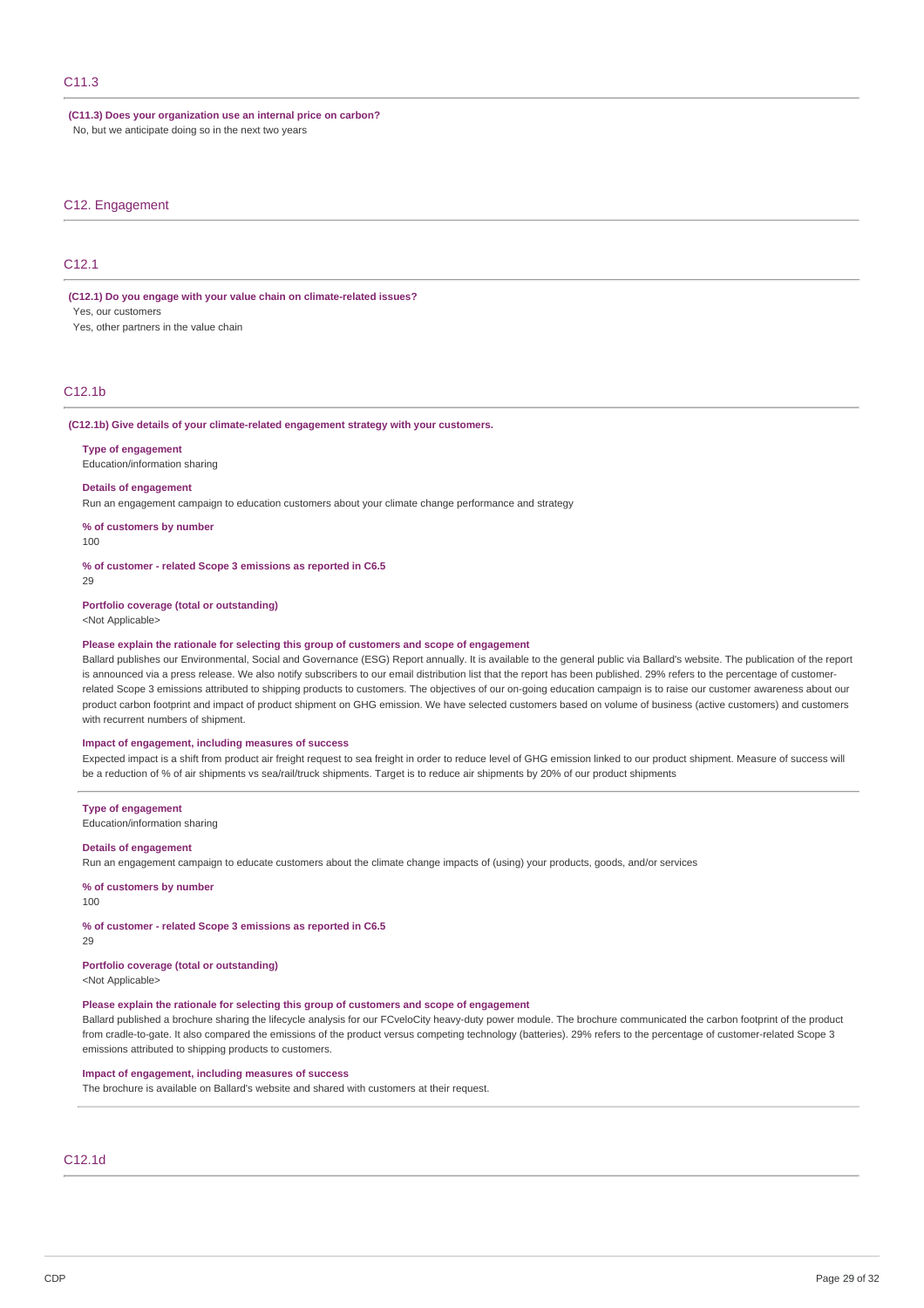#### **(C12.1d) Give details of your climate-related engagement strategy with other partners in the value chain.**

Ballard products provides our customers with a power solution for zero emission vehicles. In order to further reduce the carbon footprint of the vehicles powered by our technology we are actively working with partners in the value chain for those vehicles to be powered by low carbon hydrogen fuel and preferably with green hydrogen produced from renewable energy.

Carbon intensity of the fuel used by our technology will have the biggest impact on emission level of the vehicles.

Therefore our strategy is to partner with suppliers of low carbon intensity hydrogen.

To that objective; we are working with a number of project developers and hydrogen suppliers in order to promote the use of green hydrogen along with our technology. A good example of this approach is the H2Bus Europe consortium we are part of in Europe where we have partnered with a bus manufacturer and 2 green hydrogen providers (RYSE and EVERFUEL) to offer an packaged offer with zero emission fuel cell bus powered by Ballard and green hydrogen fuel.

# C12.3

(C12.3) Do you engage in activities that could either directly or indirectly influence public policy on climate-related issues through any of the following? Direct engagement with policy makers

Trade associations

# C12.3a

#### **(C12.3a) On what issues have you been engaging directly with policy makers?**

|                         |          | Focus of legislation Corporate Details of engagement                     | <b>Proposed legislative solution</b>                                                                                                                                     |
|-------------------------|----------|--------------------------------------------------------------------------|--------------------------------------------------------------------------------------------------------------------------------------------------------------------------|
|                         | position |                                                                          |                                                                                                                                                                          |
| Other, please specify   | Support  |                                                                          | Engagement with policy makers in Canada, US and Europe directly or through We advocated and supported the following legislations: ICT (Innovative Clean Transit) and ACT |
| (Zero emission vehicle) |          | industry associations and NGO's to support zero emission vehicle mandate | (Advanced Clean Truck) regulations in California, Zero Emission Vehicle mandate in British                                                                               |
| mandate)                |          | and emission reduction regulations.                                      | Columbia, Truck emission regulations in EU.                                                                                                                              |

# C12.3b

**(C12.3b) Are you on the board of any trade associations or do you provide funding beyond membership?** Yes

## C12.3c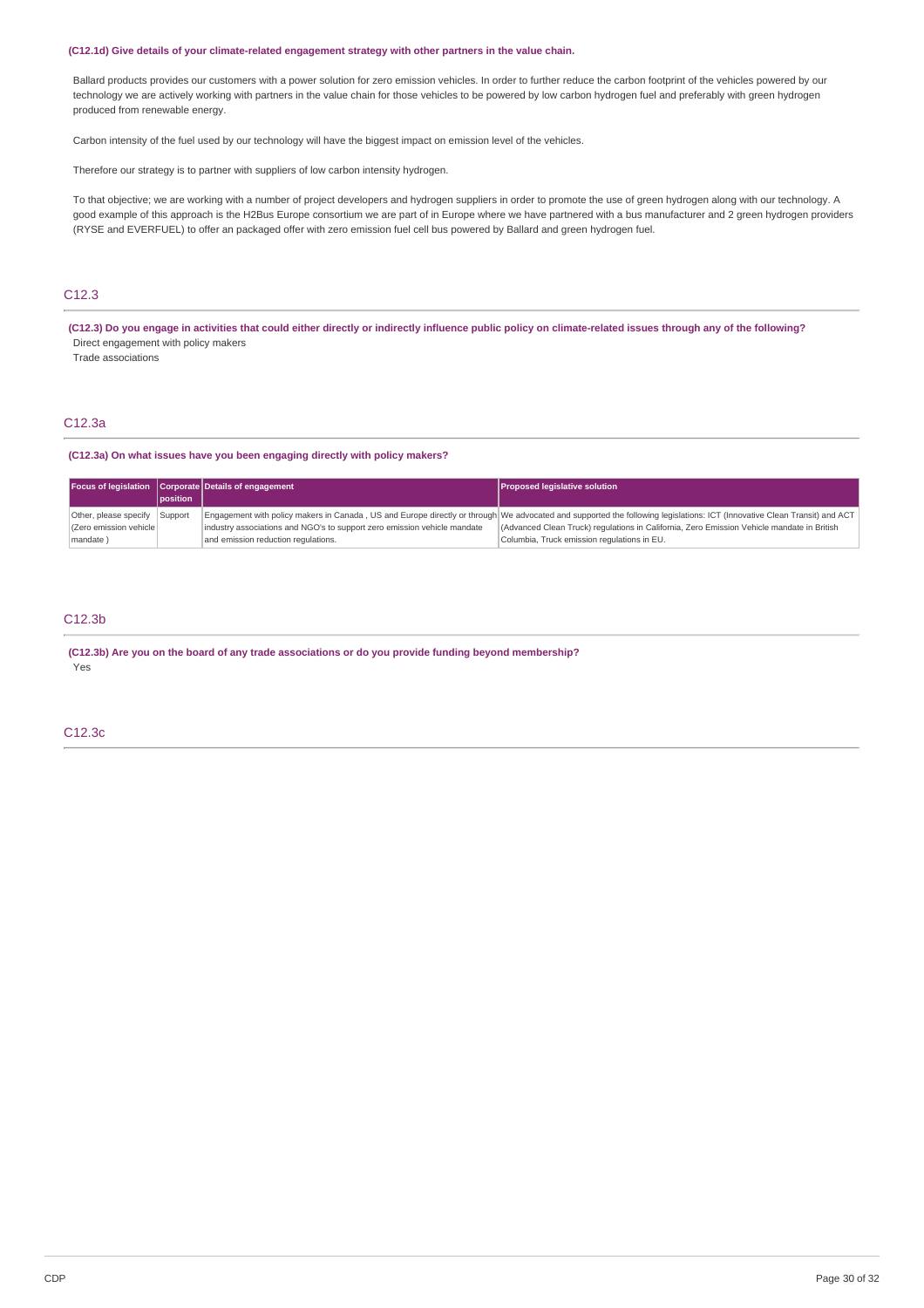#### (C12.3c) Enter the details of those trade associations that are likely to take a position on climate change legislation.

#### **Trade association**

CUTRIC (Canadian Urban Transit Research & Innovation Consortium)

### **Is your position on climate change consistent with theirs?**

Consistent

#### **Please explain the trade association's position**

Promote clean transit solutions in Canada

#### **How have you influenced, or are you attempting to influence their position?**

As Board member we participate to the development of the organization strategy; provide inputs to outreach campaigns and sign support letters to legislations aligned with our position on climate change.

#### **Trade association**

CHFCA (Canadian Hydrogen and Fuel Cell Association)

#### **Is your position on climate change consistent with theirs?**

Consistent

#### **Please explain the trade association's position**

Promote hydrogen and fuel cell industry which will lead to emission reduction in hard to abate sectors such as transportations - promote deployment of zero emission fuel cell vehicles

#### **How have you influenced, or are you attempting to influence their position?**

As a Board member we participate to the development of the organization strategy; provide inputs to outreach campaigns and sign support letters to legislations aligned with our position on climate change.

#### **Trade association**

CHBC (California Hydrogen Council)

### **Is your position on climate change consistent with theirs?**

Consistent

#### **Please explain the trade association's position**

Promote hydrogen and fuel cell industry which will lead to emission reduction in hard to abate sectors such as transportations - promote deployment of zero emission fuel cell vehicles

#### **How have you influenced, or are you attempting to influence their position?**

As Board member we participate to the development of the organization strategy; provide inputs to outreach campaigns and sign support letters to legislations aligned with our position on climate change.

### C12.3f

### (C12.3f) What processes do you have in place to ensure that all of your direct and indirect activities that influence policy are consistent with your overall climate **change strategy?**

We are developing a corporate messaging guideline to reflect our overall climate change strategy. Such guideline will be used in our communication with trade organizations and policy makers. Such quideline will be used by Ballard global team in our interactions with different stakeholders.

## C12.4

(C12.4) Have you published information about your organization's response to climate change and GHG emissions performance for this reporting year in places **other than in your CDP response? If so, please attach the publication(s).**

#### **Publication**

In voluntary sustainability report

# **Status**

**Complete** 

## **Attach the document** BPS\_ESG\_Report\_12April2021\_Web (003).pdf

**Page/Section reference** Throughout the document

#### **Content elements**

Governance Strategy Risks & opportunities Emissions figures Emission targets Other metrics

#### **Comment**